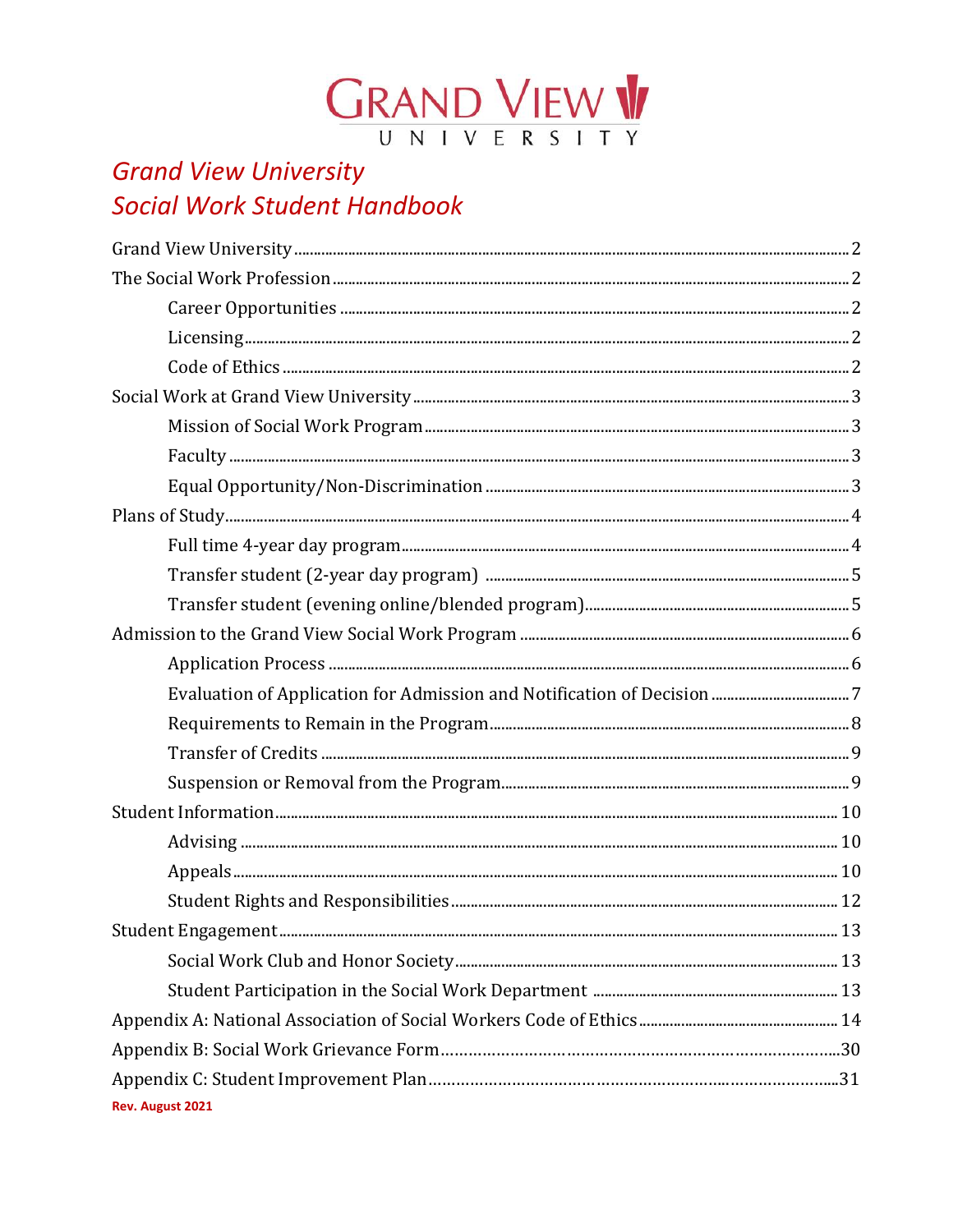## **Grand View University**

Grand View is a not-for-profit liberal arts university offering bachelor and master's degrees. It is a private institution affiliated with the Evangelical Lutheran Church in America. Founded in 1896 by Danish immigrants, Grand View has more than a century of focus on lifelong learning and emphasis on the "whole person," a perspective that dates from the principles of the Danish Folk School. Grand View has a diverse student body in a career-oriented, liberal arts–grounded curriculum.

The mission of Grand View is to engage, equip, and empower students to fulfill their individual potential and serve society. Grand View is committed to the development of the whole person – mind, body, and spirit – and to preparing students for successful careers and responsible citizenship both in their communities and in a diverse and changing world. Grand View offers a liberal arts education with goals that reflect the values and purpose of the social work profession.

## **The Social Work Profession**

The primary mission of the social work profession is to enhance human well-being and help meet the basic human needs of all people, with particular attention to the needs and empowerment of people who are vulnerable, oppressed, and living in poverty. A historic and defining feature of social work is the profession's focus on individual well-being in a social context and the well-being of society. Fundamental to social work is attention to the environmental forces that create, contribute to, and address problems in living. The mission of the social work profession is rooted in a set of core values. These core values, embraced by social workers throughout the profession's history, are the foundation of social work's unique purpose and perspective:

- Service Integrity Competence Social Justice
- Importance of human relationships Dignity and worth of the person -- From *Restoring Hope: The Power of Social Work,* NASW Annual Report 2011-20

## **Career opportunities**

Bachelor level social workers are qualified to practice as a generalist in a variety of settings, including public child welfare; behavioral, health, and mental health services; school settings; aging resources; juvenile justice; developmental disabilities; and substance abuse treatment. A student with a bachelor's degree in social work will have opportunities to practice with individuals of all ages, families, organizations, and communities.

## **Licensing**

The State of Iowa licenses social workers at three levels: LBSW (Licensed Bachelor of Social Work, LMSW (Licensed Master of Social Work), and LISW (Licensed Independent Social Worker). In order to obtain a license at the bachelor level, students apply for the Association of Social Work Boards basic level examination after completion of a Bachelor of Social Work (BSW) degree from a program accredited by the Council on Social Work Education. Grand View has received initial accreditation from the Council on Social Work Education.

## **Code of Ethics**

The National Association of Social Workers (NASW) Code of Ethics serves as a guide to the professional conduct to be displayed by social workers. The Code of Ethics provides information on the social work core values that inform practice, and consists of a summary of the profession's mission and core values and information on dealing with ethical issues and dilemmas in social work. Social workers are expected to understand and uphold the profession's code of ethics. Students are provided a copy of the NASW Code of Ethics (found in Appendix A) and will reference and apply aspects of the code throughout their coursework.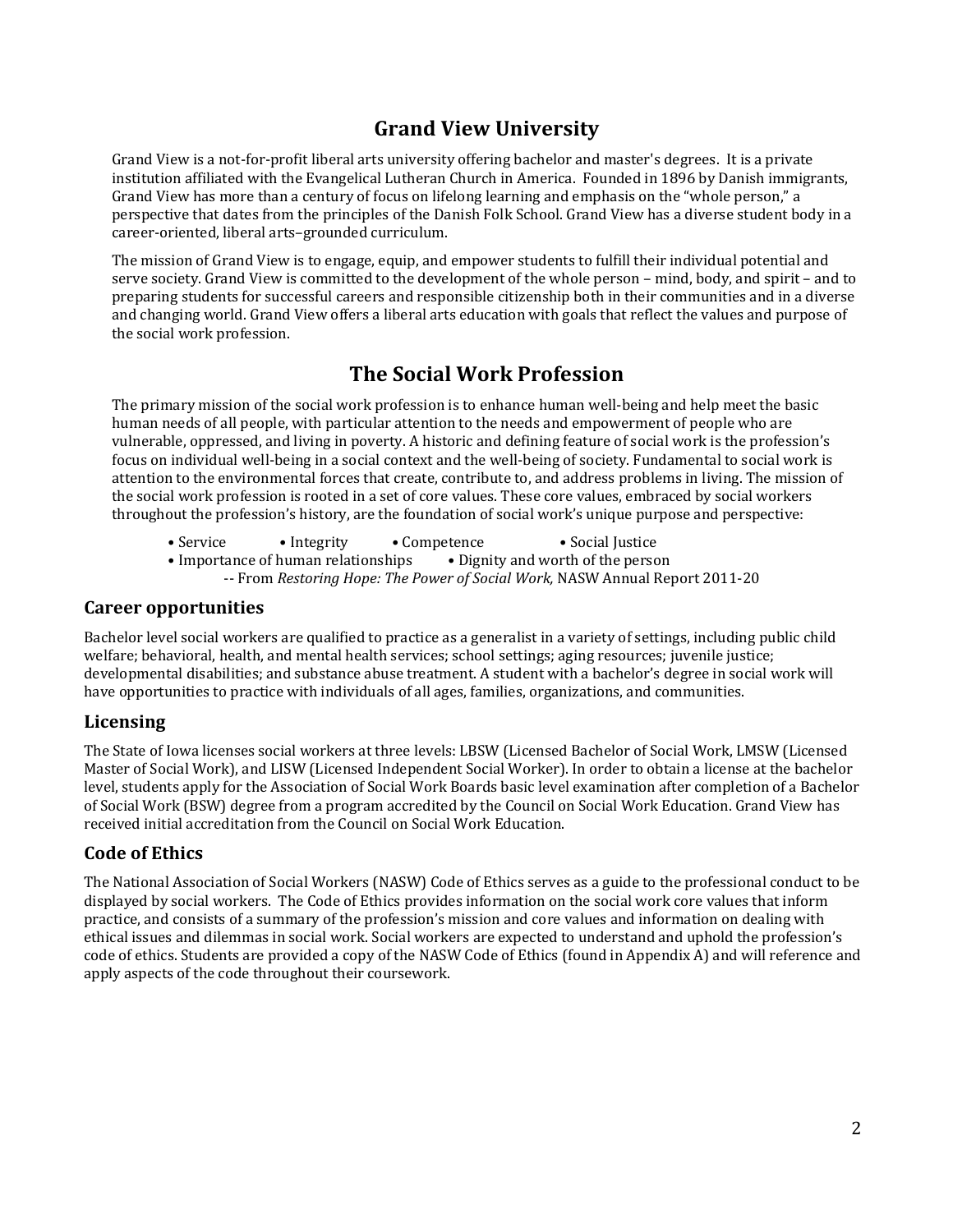## **Social Work at Grand View University**

## **Mission of Social Work Program**

The Grand View social work program prepares the student for a generalist practice. According to the Council on Social Work Education, the accrediting body for social work educational programs, a

Generalist practice is grounded in the liberal arts and the person and environment construct. To promote human and social well-being, generalist practitioners use a range of prevention and intervention methods in their practice with individuals, families, groups, organizations, and communities. The generalist practitioner identifies with the social work profession and applies ethical principles and critical thinking in practice. Generalist practitioners incorporate diversity in their practice and advocate for human rights and social and economic justice. They recognize, support, and build on the strengths and resiliency of all human beings. They engage in research-informed practice and are proactive in responding to the impact of context on professional practice. (Educational Policy B2.2)

The Grand View University social work program mission is to develop professional social workers who will serve as "agents of change" among the individuals, families, communities and organizations that they serve. Students are educated in the art of professional social work practice; reflecting social work "practice wisdom", theories and research. With a commitment to social justice, social work students learn the core competencies necessary to operate as transformational professional social workers. Graduates are dually prepared to contribute to the field at the generalist practice level and continue with advanced graduate education.

The Grand View social work program is shaped by the core values central to the social work profession, including; service, social justice, the dignity and worth of the person, the importance of human relationships, integrity, competence, human rights, and scientific inquiry. Grand View University, as a liberal arts institution emphasizing "a rigorous education that prepares student for successful careers and inspired lives" provides a supportive context for social work values-based education.

Functioning as a model for social work practice, the social work student education at Grand View University is delivered using a strengths-based empowerment perspective. With emphasis on bridging social work research and practice, active learning opportunities present a comprehensive social work education and prepare students to enter the field as wellrounded social work professionals.

The social work program and faculty are committed to contributing to the professional field by way of teaching, scholarship and service. Faculty also mentor students in developing an ethical professional social work identity dedicated to constant learning in an ever-changing field. Graduates are prepared to think critically, respect diversity, and use multiple resources from scholarship and practice to empower clients to meet their goals.

## **Faculty**

The Grand View social work program ensures its faculty members meets the accreditation requirements identified by the Council on Social Work Education. The social work department consists of:

Cathy Beck-Cross, EdD (Drake University), MSW (University of Iowa), Associate Professor of Social Work, Social Work Program Director

Myke Selha, MSW (University of Iowa), Assistant Professor of Social Work, Field Education Director

Kimberlee Gregory, MSW (University of Iowa), Assistant Professor of Social Work

## **Equal Opportunity and Non-Discrimination**

The Grand View social work program does not unlawfully discriminate on the basis of race, religion, creed, color, sex, sexual orientation, gender identity, marital status, age, national origin, ancestry, disability, military status, or other classification protected by local, state, or federal law in applications for admission.

Grand View University is committed to providing for the needs of students who have disabilities under Section 504 of the Rehabilitation Act of 1973, the Americans with Disabilities Act of 1990 (ADA) and Amendments Act of 2008. It is the policy of Grand View that reasonable and appropriate services and support be made available for any student who, through a recent assessment, can document a disability.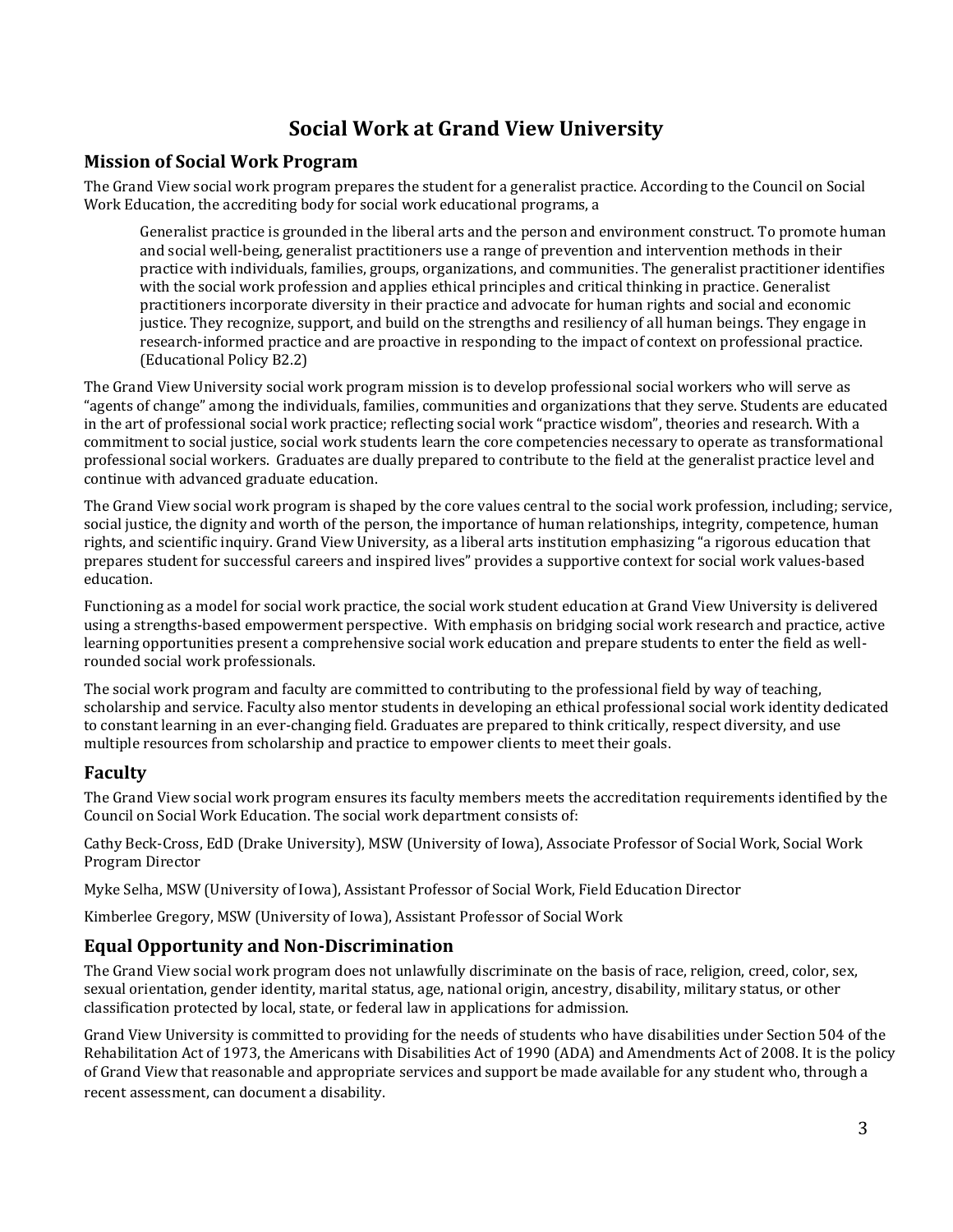# **Plans of Study**

#### The following is a typical plan of study for a **full-time freshman in the day program**. Includes all courses required for the social work major, including prerequisites to application to the program (noted with \*).

| <b>FALL</b>                                                                                                                                                                                                                                                  | <b>SPRING</b>                                                                                                                                          |
|--------------------------------------------------------------------------------------------------------------------------------------------------------------------------------------------------------------------------------------------------------------|--------------------------------------------------------------------------------------------------------------------------------------------------------|
| Year 1                                                                                                                                                                                                                                                       | Year 1                                                                                                                                                 |
| $(15-16 \text{ credits})$<br>LIBA 110-Core Seminar I (3 cr.)<br>*SOCS 101-Introduction to Sociology (3 cr.)<br>*PSYC 101-General Psychology (3 cr.)<br>*ENGL 101-First Year Composition (3 cr.) or<br>ENGL 220-Academic Writing for Multi-Lingual (4 cr.) or | (15 credits)<br>*SWRK 101-Introduction to Social Work (3 cr.)<br>SOCS/PSYC 310-Social Psychology (3 cr.)<br>Domain course<br>Domain course<br>Elective |
| ENGL 252-Academic Writing (3 cr.)<br>MATH 095-Intermediate Algebra (3 cr.) or MATH 105-<br>Contemporary Mathematical Literacy (3 cr.)                                                                                                                        |                                                                                                                                                        |
| <b>FALL</b>                                                                                                                                                                                                                                                  | <b>SPRING</b>                                                                                                                                          |
| Year <sub>2</sub>                                                                                                                                                                                                                                            | Year 2                                                                                                                                                 |
| (16 credits)                                                                                                                                                                                                                                                 | (15 credits)                                                                                                                                           |
| SWRK 205-Human Behavior/Social Environment (3 cr.)                                                                                                                                                                                                           | SWRK 320-Practice/Theory/Methods II (3 cr.)                                                                                                            |
| SWRK 215-Practice/Theory/Methods I (3 cr.)<br>PSYC 212-Human Development (4 cr.)                                                                                                                                                                             | <b>SWRK 210-Cultural Competence (3 cr.)</b><br>Math course, if needed, to prepare for statistics                                                       |
| Domain course                                                                                                                                                                                                                                                | Domain course                                                                                                                                          |
| Elective                                                                                                                                                                                                                                                     | Elective                                                                                                                                               |
|                                                                                                                                                                                                                                                              |                                                                                                                                                        |
| <b>FALL</b>                                                                                                                                                                                                                                                  | <b>SPRING</b>                                                                                                                                          |
| Year <sub>3</sub>                                                                                                                                                                                                                                            | Year <sub>3</sub>                                                                                                                                      |
| (15-16 credits)                                                                                                                                                                                                                                              | (15 credits)                                                                                                                                           |
| SWRK 340-Practice/Theory/Methods III (3 cr.)                                                                                                                                                                                                                 | <b>SWRK 405-Social Welfare Policy/Programs (3 cr.)</b>                                                                                                 |
| MATH 241 (4 cr.) or PSYC 239-Statistics (3 cr.)                                                                                                                                                                                                              | POLS 350-Social Science Research Methods (3 cr.)                                                                                                       |
| LIBA 350-Core Seminar II (3 cr.)                                                                                                                                                                                                                             | Domain course                                                                                                                                          |
| Domain course                                                                                                                                                                                                                                                | Elective                                                                                                                                               |
| Elective                                                                                                                                                                                                                                                     | Elective                                                                                                                                               |
| <b>FALL</b>                                                                                                                                                                                                                                                  | <b>SPRING</b>                                                                                                                                          |
| Year 4                                                                                                                                                                                                                                                       | Year 4                                                                                                                                                 |
| (15 credits)                                                                                                                                                                                                                                                 | (12 credits)                                                                                                                                           |
| SWRK 310-Mental Health/Wellness (3 cr.)                                                                                                                                                                                                                      | SWRK 450-Social Work Field Education (10 cr.)                                                                                                          |
| SWRK 410-Social Work Research Project (3 cr.)                                                                                                                                                                                                                | SWRK 455-Senior Seminar (2 cr.)                                                                                                                        |
| Elective<br>Elective                                                                                                                                                                                                                                         |                                                                                                                                                        |
| Elective                                                                                                                                                                                                                                                     |                                                                                                                                                        |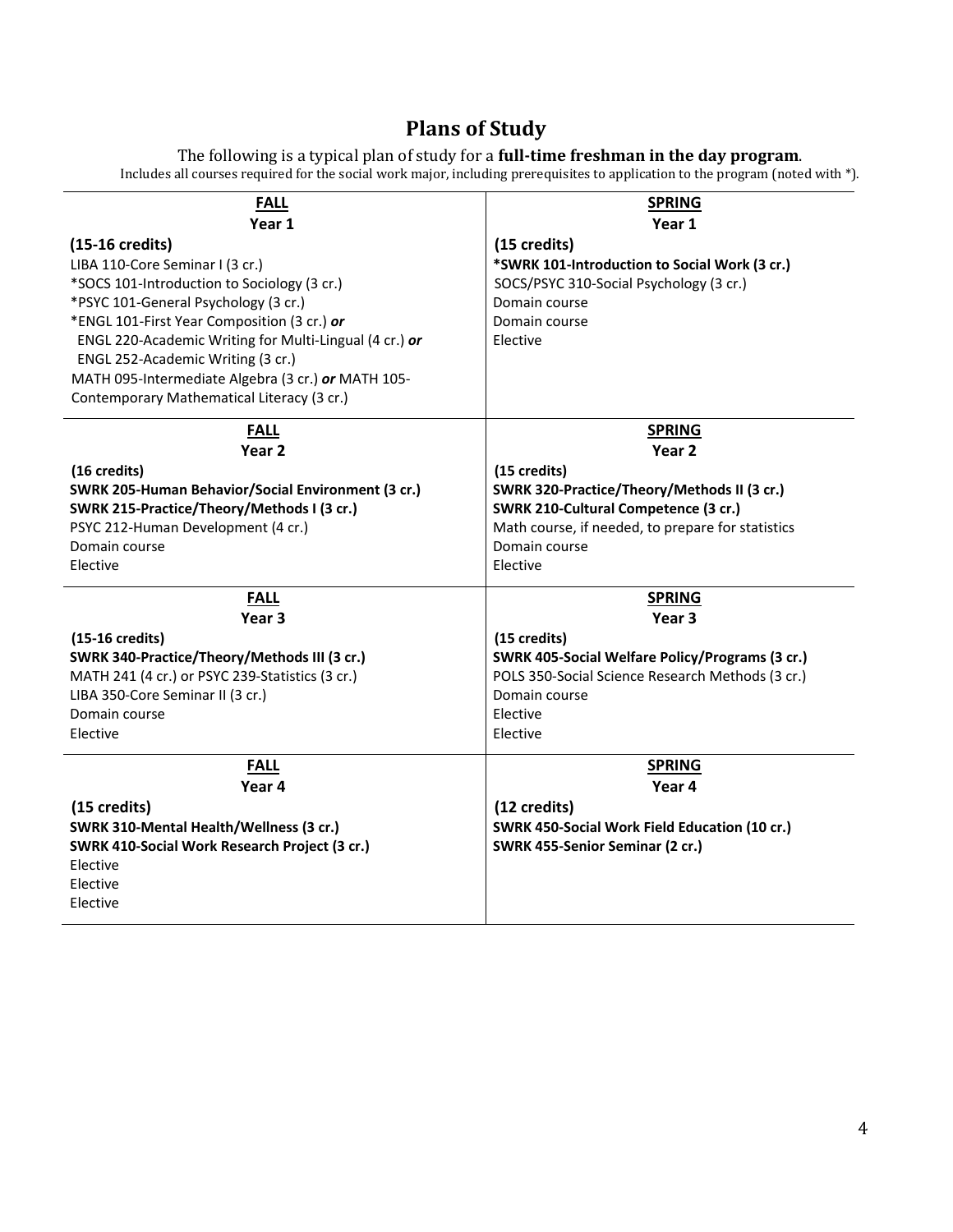The following is a typical 2-year plan of study for a **transfer student in the day program**. Includes all courses required for the social work major, including prerequisites to application to the program (noted with \*).

| <b>PRIOR TO GRAND VIEW ENROLLMENT</b>                                  | <b>SPRING PRIOR TO GRAND VIEW ENROLLMENT</b>          |
|------------------------------------------------------------------------|-------------------------------------------------------|
| *ENGL 101-First Year Composition (3 cr.) or ENGL 220-Academic          | *SWRK 101-Introduction to Social Work (3 cr.)         |
| Writing for Multi-Lingual (4 cr.) or ENGL 252-Academic Writing (3 cr.) | Math course, if needed, to prepare for statistics     |
| *PSYC 101-General Psychology (3 cr.)                                   |                                                       |
| *SOCS 101-Introduction to Sociology (3 cr.)                            |                                                       |
| <b>FALL</b>                                                            | <b>SPRING</b>                                         |
| Year 1                                                                 | Year 1                                                |
| SWRK 205-Human Behavior/Social Environment (3 cr.)                     | SWRK 405-Social Welfare Policy/Programs (3 cr.)       |
| SWRK 215-Practice/Theory/Methods I (3 cr.)                             | SWRK 320-Practice/Theory/Methods II (3 cr.)           |
| LIBA 350-Core Seminar II (3 cr.)                                       | SWRK 210-Cultural Competence (3 cr.)                  |
| MATH 241 (4 cr.) or PSYC 239-Statistics (3 cr.)                        | POLS/SOCS 350-Social Science Research Methods (3 cr.) |
| <b>FALL</b>                                                            | <b>SPRING</b>                                         |
| Year 2                                                                 | Year 2                                                |
| SWRK 340-Practice/Theory/Methods III (3 cr.)                           | <b>SWRK 450-Social Work Field Education (10 cr.)</b>  |
| SWRK 310-Mental Health/Wellness (3 cr.)                                | SWRK 455-Senior Seminar (2 cr.)                       |
| SWRK 410-Social Work Research Project (3 cr.)                          |                                                       |
|                                                                        |                                                       |

The following is a typical 2-year plan of study for a **transfer student in the evening program**. Includes all courses required for the social work major. Does not include courses to be completed prior to application to the program: ENGL 101 *or* 220 *or* 252, PSYC 101, SOCS 101). Suggested domain or elective courses included in some terms. All social work blended courses offered on Monday evenings.  $B = B$ lended,  $O = 0$ nline.

| <b>FALL YEAR 1</b>                                                |                                                           |  |  |
|-------------------------------------------------------------------|-----------------------------------------------------------|--|--|
| Semester: 15 weeks                                                |                                                           |  |  |
| *SWRK 101-Introduction to Social Work (3 cr.) (B) (Semester long) |                                                           |  |  |
| Session M1: 8 weeks                                               | Session M2: 8 weeks                                       |  |  |
| PSYC 212-Human Development (4 cr.) (O)                            | PSYC/SOCS 310-Social Psychology (3 cr.) (O)               |  |  |
| LIBA 350-Core Seminar II (3 cr.) (B, O)                           | SWRK 310-Mental Health/Wellness (3 cr.) (O)               |  |  |
| <b>SPRING YEAR 1</b>                                              |                                                           |  |  |
| Session M3: 8 weeks                                               | Session M4: 8 weeks                                       |  |  |
| SWRK 205-Human Behavior/Social Environment (3 cr.) (O)            | SWRK 320-Practice/Theory/Methods II (3 cr.) (B)           |  |  |
| Course as needed for domain or electives (3 cr.)                  | Course as needed for domain or electives (3 cr.)          |  |  |
| <b>SUMMER YEAR 1</b>                                              |                                                           |  |  |
| Session M5: 8 weeks                                               | Session M6: 8 weeks                                       |  |  |
| PSYC 239-Statistics (3 cr.) (O)                                   | POLS 350-Social Science Research Methods (3 cr.) (O)      |  |  |
| Course as needed for domain or electives (3 cr.)                  | Course as needed for domain or electives (3 cr.)          |  |  |
|                                                                   | <b>FALL YEAR 2</b>                                        |  |  |
| Session M1: 8 weeks                                               | Session M2: 8 weeks                                       |  |  |
| *SWRK 340-Practice, Theory, and Methods III (3 cr.) (B)           | SWRK 210-Cultural Competence (3 cr.) (O)                  |  |  |
| Course as needed for domain or electives (3 cr.)                  | Course as needed for domain or electives (3 cr.)          |  |  |
| <b>SPRING YEAR 2</b>                                              |                                                           |  |  |
| Semester: 15 weeks (courses held on alternating Monday evenings)  |                                                           |  |  |
| SWRK 405-Social Welfare Policy and Practice (3 cr.) (B)           | SWRK 410-Social Work Research Project (3 cr.) (B)         |  |  |
| Session M3: 8 weeks                                               | Session M4: 8 weeks                                       |  |  |
| Course as needed for domain or electives (3 cr.)                  | SOCS 363-Domestic Violence or 364-Dysfunctional Family or |  |  |
|                                                                   | 365-Divorce in America (1 cr.) (B)                        |  |  |
| <b>SUMMER YEAR 2</b>                                              |                                                           |  |  |
| SWRK 450-Field Education (10 cr.)                                 | SWRK 455-Senior Seminar (2 cr.) (B)                       |  |  |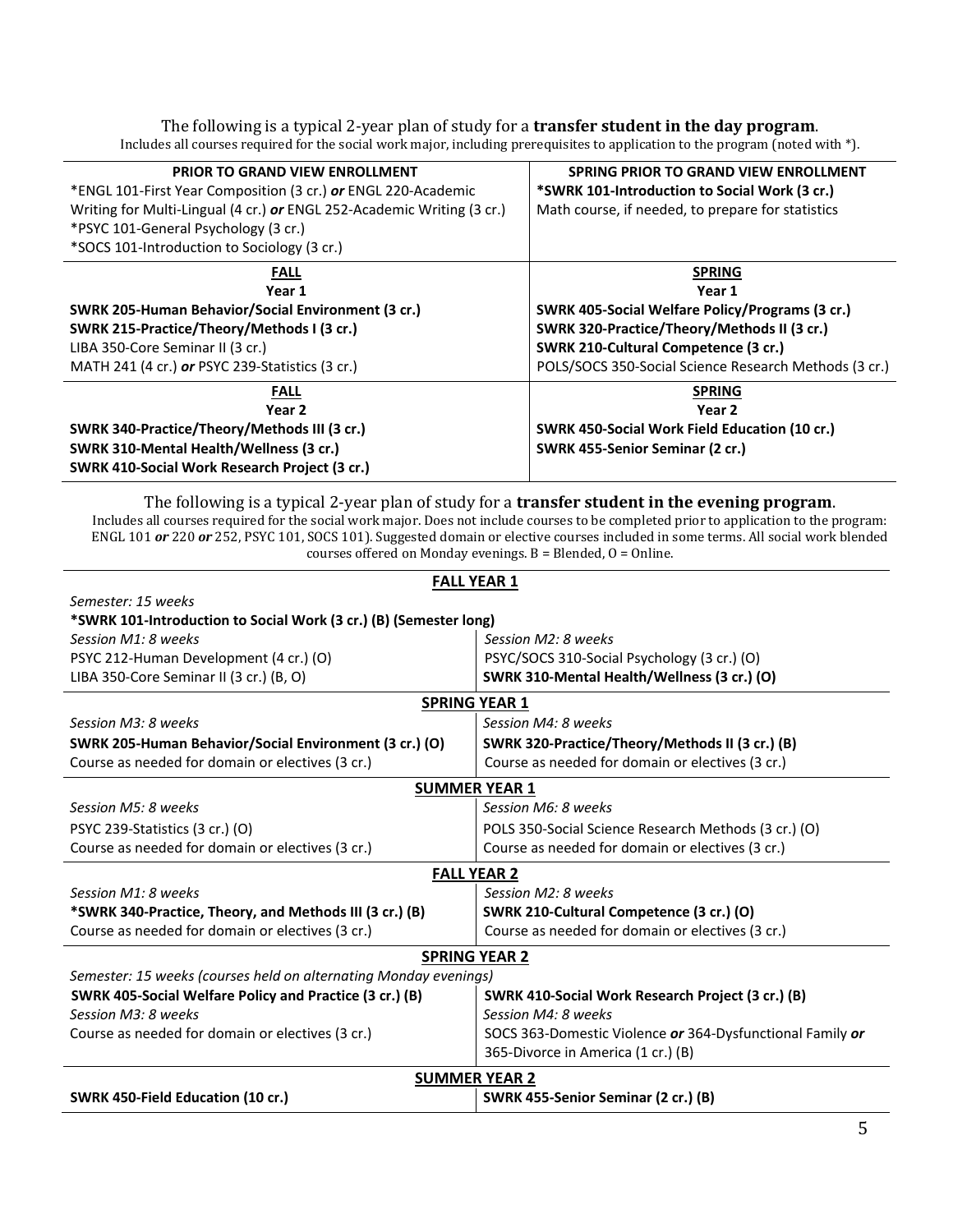## **Admission to the Grand View Social Work Program**

## **Application Process**

The Grand View Social Work program will use specific criteria for admission to the program. Application after an introductory social work course will be though a formal and selective process. Provisional acceptance is made on a case-by-case basis.

The intent of the application process is to ensure prospective students have familiarity with the profession (through completion of SWRK 101-Introduction of Social Work) and faculty have the opportunity to observe or receive information about (if equivalent of SWRK 101 completed at a different institution) student ability in academic coursework and interpersonal competence. Transfer students admitted to a social work program at an institution accredited by the Council on Social Work Education (CSWE) are automatically accepted into the Grand View social work program, with transcripts reviewed for alignment with Grand View social work courses (see *Transfer of Credits*).

The following are criteria used to evaluate applications for admission to the major:

- Completion of SWRK 101 or equivalent, with a grade of C or better (DMACC transfer students may substitute a combination of HSV 109-Introduction to Human Services + HSV 804-Human Services Internship, and must provide a copy of the supervisory evaluation from the HSV 804 placement)
- Completion of SWRK 101 or equivalent, with a grade of C or better (DMACC transfer students may substitute a combination of HSV 109-Introduction to Human Services + HSV 804-Human Services Internship, and must provide a copy of the supervisory evaluation from the HSV 804 placement)
- Completion of 30 hours of Introductory Agency Exposure (or its equivalent, if SWRK 101 or its equivalent completed at a different institution), with score of at least 80% by the agency supervisor.
	- Students who completed the placement at DMACC (or other accredited higher education institution) may substitute the evaluation received by supervisor of placement for HSV 804 or other equivalent course.
	- The placement must be supervised by either a social worker with a BSW or MSW from a CSWEaccredited program or have oversight by DMACC (or other accredited higher education institution) faculty who have a BSW or MSW from a CSWE-accredited program.
	- Students who complete the equivalent of SWRK 101 at another institution, but not an embedded shadowing or internship experience, are expected to complete SWRK 105-Introductory Agency Exposure (1 credit) prior to acceptance into the program.
- Demonstration of suitability for the profession, as evidenced by:
	- Assessment of interpersonal relationships and performance in the Introductory Agency Exposure in SWRK 101, or DMACC HSV 804, or equivalent at another institution, as reported by the agency supervisor in the placement evaluation.
	- Average of at least 80% on the Professional Behavior Assessments related to professionalism in classroom behaviors completed during SWRK 101 (not required for students completing HSV 109 + HSV 804 or students completing the equivalent of SWRK 101 at another institution)
	- For students who complete the equivalent of SWRK 101 at another institution, the Instructor Recommendation Rubric, submitted as a part of the application to the program, may be used to inform "demonstration of suitability for the profession."
- Application for Social Work Major, Parts I, II, and III, to be submitted after successful completion of SWRK 101-Introduction to Social Work or equivalent
- Instructor recommendation from a faculty member other than the instructor of SWRK 101 at Grand View
- Successful personal interview at the discretion of Social Work faculty
- 2.5 GPA in all Grand View courses at time of application (may not be applicable for transfer students)
- 2.5 GPA in all required prerequisite courses, with a minimum of a C in each
- Students must self-report to their social work advisor if they have a criminal conviction or deferred judgment, or a record of dependent adult and/or child abuse. Faculty may require the student to sign a release of information to obtain additional information about the situation, if it is seen as impacting the student's ability to participate in academic activities or the field placement.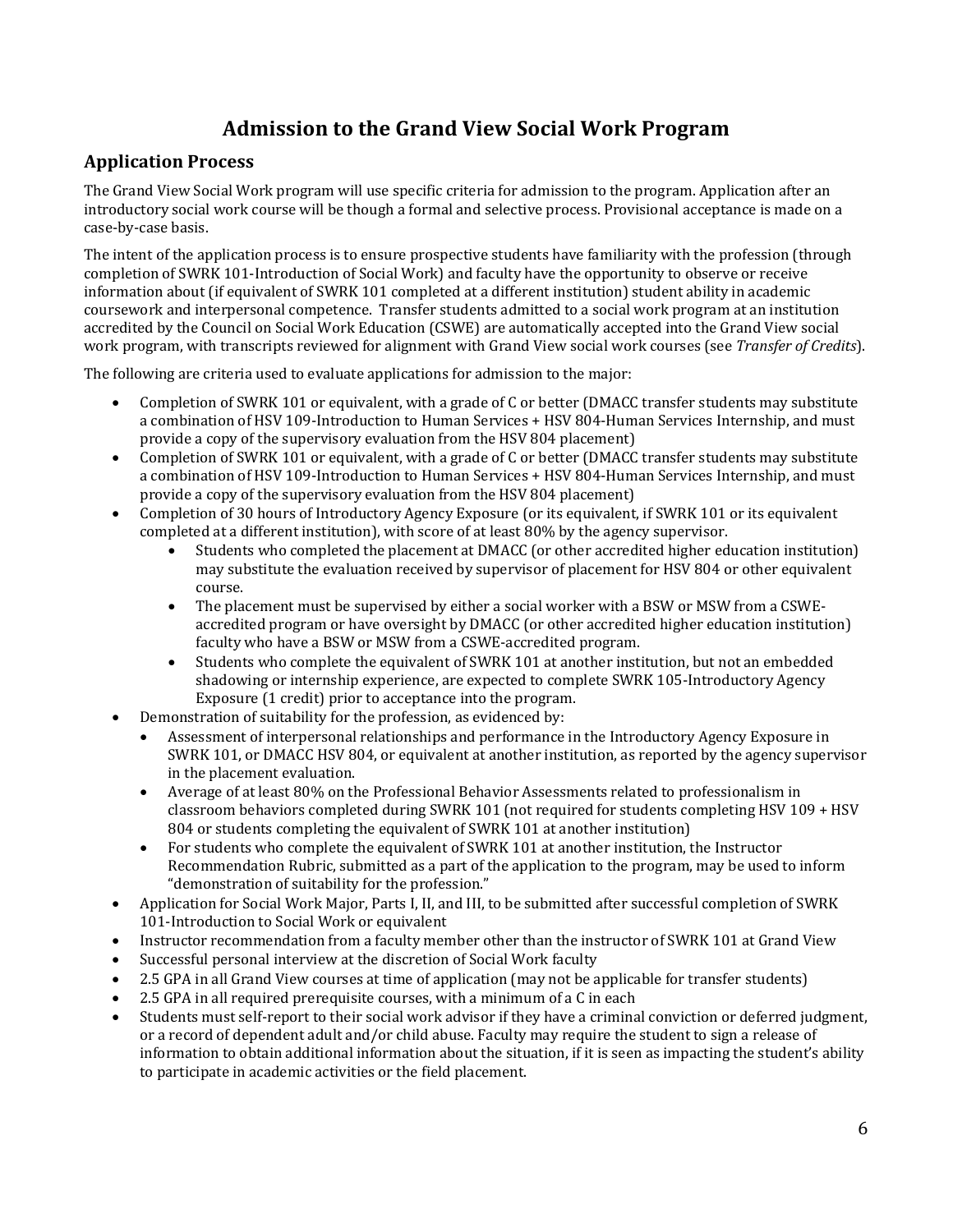## **Evaluation of Application for Admission and Notification of Decision**

Students may apply for admission to the program in the term in which they will have completed SWRK 101 or equivalent and the additional required prerequisite courses, and will have at least sophomore standing upon starting advanced social work courses. Accepted students may begin enrollment in advanced courses toward the major in the next term in which courses are available (plan of study varies depending on whether the student is completing coursework primarily during the day or evening).

Applications for the major are submitted through an online portal on the Grand View website, and reviewed by fulltime social work faculty. Application scoring is based on a rubric reflecting the dimensions of *thoroughness*, *thoughtfulness of reflection*, *potential as a social work student*, and *quality of writing.*

Students are notified via email of the status of their application by December 15 (for applications received at the end of the fall term), by May 1 (for applications received at the end of the spring term), and by August 1 (for applications received at the end of the summer term). Students are also notified via U.S. mail of the status of their application, with the letter postmarked by the respective date of email notification for each term.

Students may be a) accepted, b) accepted provisionally, or c) not accepted.

- Students who are *accepted* may enroll in additional social work courses. beginning in the next term in which courses are offered.
- Students who are *accepted provisionally* are provided with information as to the reason for the decision as well as what the student needs to do to remediate the provisional status. Provisional acceptance would be granted for students for the following reasons:
	- $\circ$  Writing skills in need of remediation. The student is expected to enroll in and successfully complete (grade of C or better) ENGL 252-Academic Writing or ENGL 220-Academic Writing for Multi-Lingual Students II.
	- o Professional Behavior Assessment scores between 70-79%. The student is expected to complete an interview with the Program Director and/or Field Education Director and develop a plan to improve the Professional Behavior Assessment score to 80% or greater in the next semester in which the student is enrolled in social work courses.
	- $\circ$  Grade point average below required 2.5. The student is expected to achieve the required grade point average within two semesters of provisional acceptance to the program.
	- o Other concerns that may arise and reflect a need for an interview with the Program Director and/or Field Education Director.
- Students who are *not accepted* are provided reasons for the decision. Students who wish to file a grievance as to the admission decision may do so following the procedure discussed in the Social Work Student Handbook.

| Criteria                                                                                                                                                                       | <b>Evaluation Measure</b>                                                                                                                                                                                                                                                                                                                                |
|--------------------------------------------------------------------------------------------------------------------------------------------------------------------------------|----------------------------------------------------------------------------------------------------------------------------------------------------------------------------------------------------------------------------------------------------------------------------------------------------------------------------------------------------------|
| Potential to successfully complete<br>program coursework                                                                                                                       | Overall GPA<br>Grade in SWRK 101 (or equivalent) and required<br>$\bullet$<br>prerequisite courses<br>Instructor Recommendation Rubric from faculty member<br>$\bullet$<br>other than instructor for SWRK 101 or equivalent                                                                                                                              |
| Demonstrated evidence of effective oral,<br>written communication, and critical<br>thinking skills                                                                             | Social work application responses and essay<br>$\bullet$<br>Instructor Recommendation Rubric from faculty member<br>٠<br>other than instructor for SWRK 101 or equivalent<br>Interview with social work faculty (discretionary)<br>$\bullet$                                                                                                             |
| Demonstrated evidence of ability to form<br>effective interpersonal relationships and<br>willingness to continuously improve those<br>skills in a variety of practice settings | Assessment of professional behavior during 30-hour<br>$\bullet$<br>Introductory Agency Exposure (or equivalent)<br>Social work application responses and essay<br>$\bullet$<br>Interview with social work faculty (discretionary)<br>٠<br>Average score on Professional Behavior Assessment<br>$\bullet$<br>completed during enrollment in SWRK 101 (not |

Students who apply for the Grand View social work program are evaluated on the following criteria: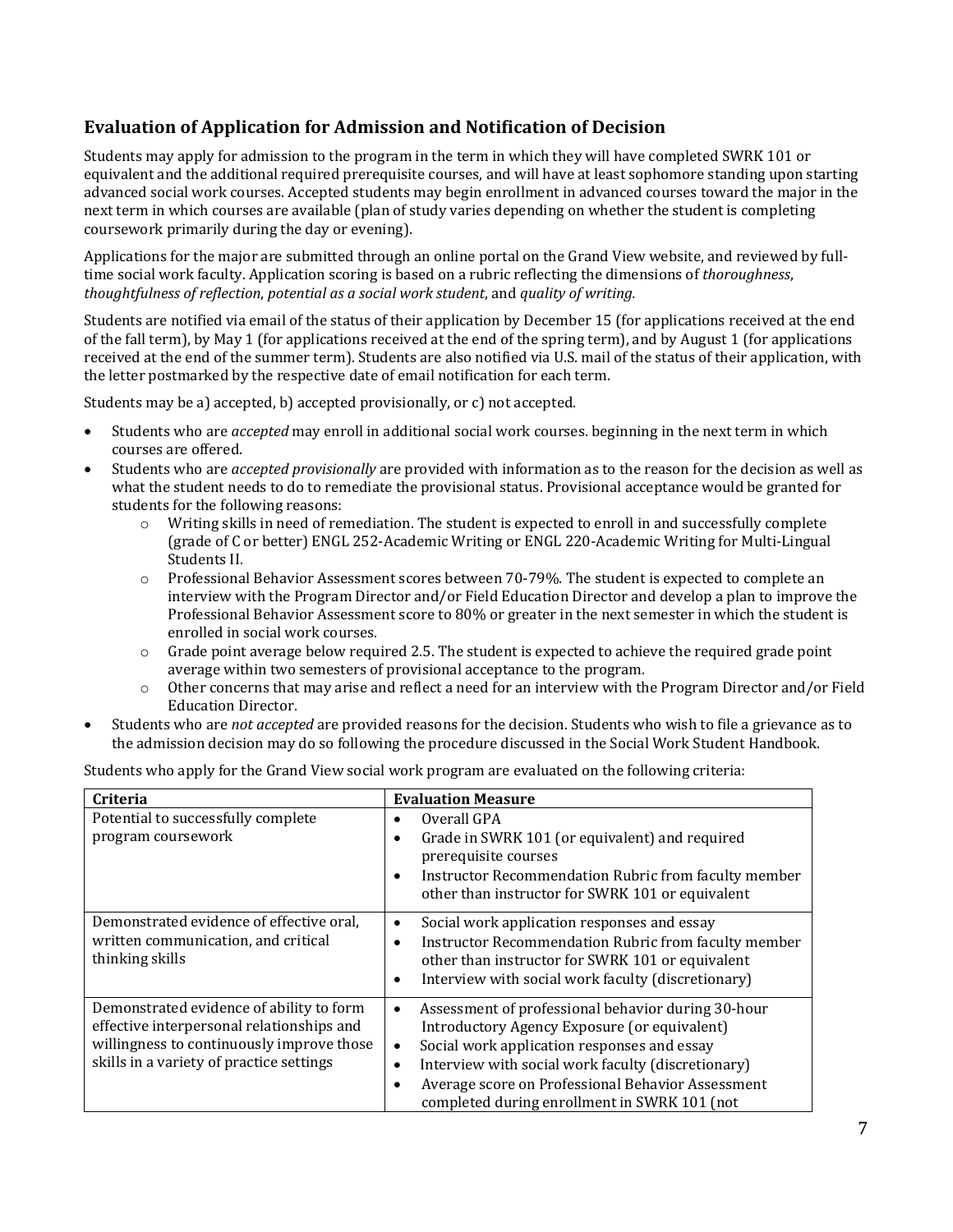|                                                                                                                                |           | applicable for students who complete the equivalent of<br><b>SWRK 101)</b>                                                                                                                              |
|--------------------------------------------------------------------------------------------------------------------------------|-----------|---------------------------------------------------------------------------------------------------------------------------------------------------------------------------------------------------------|
| Commitment to incorporation of diversity,<br>social justice, and social work ethical<br>principles to guide practice behaviors | $\bullet$ | Assessment of professional behavior during 30-hour<br>Introductory Agency Exposure (or equivalent)<br>Social Work Application responses and essay<br>Interview with social work faculty (discretionary) |

## **Requirements to Remain in the Program**

Upon acceptance to the major, the following are required for retention in the major:

- At least sophomore standing at time of enrollment in advanced social work courses.
- 2.5 GPA in all courses required for the major, with a minimum of a C in each. If a grade lower than C is earned in a course required for the major, the student has up to three terms to retake the course in order to remain in the major. The course must be retaken prior to graduation.
	- Continued demonstration of suitability for the profession, as evidenced by
		- Adherence to the NASW Code of Ethics
		- Average score of at least 80% on Professional Behavior Assessment assessed in social work courses
		- Successful resolution of behavior concerns through use of Student Improvement Plan (see below, and Appendix C)
- Students have the responsibility to know and uphold the NASW Code of Ethics, and apply the code to all aspects of their educational process.
- In order to ensure strong working relationships with partner agencies, where students may complete classroom immersion activities (or the final field placement), students are expected to self-report to their social work advisor if they acquire, while in the program, a new criminal conviction or deferred judgment or a record of dependent adult and/or child abuse. Faculty may require the student sign a release of information to obtain additional information about the situation, if it is seen as impacting the student's ability to participate in academic activities or the field placement. Faculty who become aware of criminal convictions, deferred judgments, or founded allegations of abuse by a social work student may also require the student sign a release of information to obtain additional information about the situation, if it is seen as impacting the student's ability to participate in academic activities or the field placement.
- It is expected students will not use substances that impair judgment in the classroom or in academic activities. This includes use of illegal substances, un-prescribed drug use, and legal substances that impair judgment. Students who display indicators of substance use (e.g., slurred words, odor of substances, inability to focus) in classroom or academic activities will be seen as disruptive to the academic setting, and asked to leave the classroom/activity.
- Student behavior not consistent with program expectations and/or not reflective of the NASW Code of Conduct will be addressed in the following ways:
	- The student will first receive a written warning by the observing faculty member and/or student's advisor.
	- If the behavior continues, the student may be placed on a Student Improvement Plan. The plan is reviewed in a meeting with the student and social work faculty.
		- 1. The student and social work faculty must sign the plan in order to remain in the course. Refusal to sign the plan will result in a failing grade in the course. The student may provide written comments on the plan. The student and social work faculty members will receive a copy of the plan, with the original placed in the student's advising file.
		- 2. At the end of the contract time or the semester, the plan will be reviewed and resolution of the behavior will be documented. A copy of the plan with resolution will be provided to the student and family members, with the original placed in the student's advising file.
		- 3. A student may be on a Student Improvement Plan two (2) times while in the social work program. Placement on a Student Improvement Plan for a third time is grounds for dismissal from the social work program. The student would be notified of dismissal by the social work program director.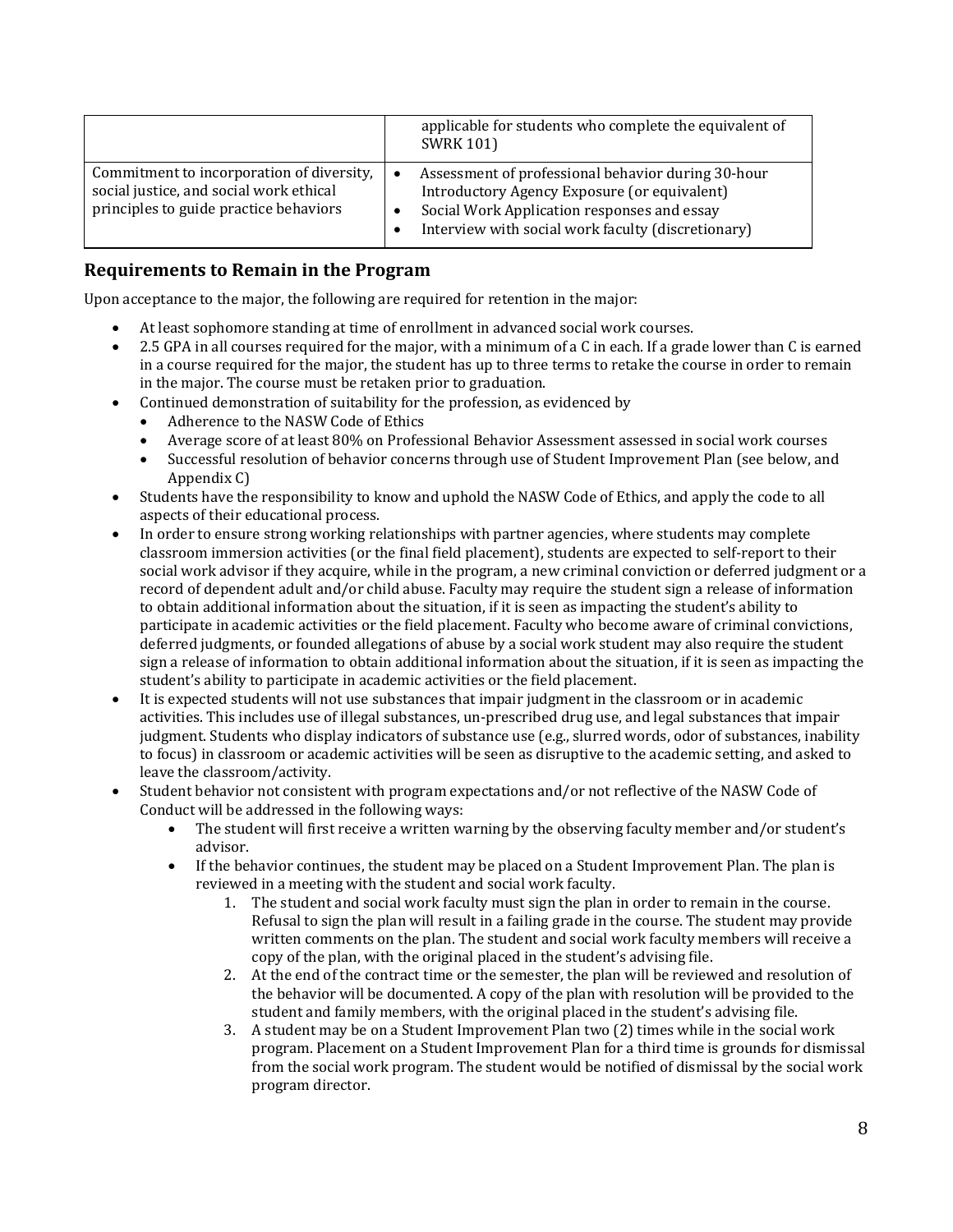Although not required for retention in the program, students who intend to apply for advanced standing to an MSW program upon graduation should expect to maintain an overall 3.0 GPA. Students may either repeat courses or take additional coursework to improve their overall GPA. Students who wish to repeat a course in order to improve overall GPA must follow university and financial aid parameters, detailed in the Grand View University Catalog, Repeating Coursework.

## **Transfer of Credits**

The Grand View Social Work program does not grant social work course or field experience credit, in whole or in part, for life experience or previous work experience. Transfer credits toward social work courses must be reviewed for acceptance toward required courses, have been completed within the last 10 years, completed with a C or higher, and accepted only from institutions with social work programs accredited by the Council on Social Work Education.

The Grand View University Catalog outlines policies and procedures for transfer of credits, found in the Admission section of the catalog. Policies and procedures are specific to the type of institution in which the credits to be transferred were obtained.

In accepting transfer credits from an accredited institution, Grand View University follows the Transfer Credit Practices published by the American Association of Collegiate Registrars and Admissions Officers (AACRAO). According to the AACRAO, the transfer of credit from one institution to another involves at least three considerations, which Grand View takes into consideration when evaluating transfer credit: 1) Educational quality of the learning experience; 2) the comparability of the nature, content, and level of the learning experience; and 3) the appropriateness and applicability of the learning experience to the programs offered at Grand View.

The social work program director, in conjunction with the department chair if separate from the program director, has the ultimate approval of transferability of the courses under examination. Official transcripts must be submitted from all institutions attended whether coursework was completed or not. Transcripts must be mailed directly from the originating institution to Grand View. The maximum number of transfer credits accepted from junior/community colleges is 75 semester credits. All transfer coursework is accepted at the course level from the originating institution.

The Grand View social work program will not recognize credit brought in from a non-accredited institution. Transfer credits toward Grand View social work courses (designated with a SWRK prefix) will only be considered from institutions whose social work programs are accredited by the Council on Social Work Education.

Students who have completed an equivalent to SWRK 101-Introduction to Social Work that does not include a 30 hour shadowing component may register for SWRK 105-Introductory Agency Exposure (1 cr.). Enrollment in SWRK 105 allows the student to complete the necessary 30 hours of the Introductory Agency Exposure shadowing experience.

## **Suspension or Removal from the Program**

Students enrolled in the Grand View Social Work program are expected to uphold a high standard of ethics in academic and practice (professional) settings. This includes, but is not limited to, upholding the academic code of conduct for the university, maintaining expectations of professional behavior, and adhering to the NASW Code of Ethics.

A student may be temporarily suspended or permanently dismissed from the social work program due to academic or professional performance related to:

- 1. Providing false, misleading or incomplete information during the application to the major.
- 2. Receiving a "D" or "F" twice in the same social work course and/or failing two different social work courses.
- 3. Inability to obtain a grade of C or better in a course required for the major within three terms of an original grade below a C.
- 4. Cumulative Grand View grade point below 2.5 for three (3) consecutive semesters.
- 5. Academic probation or suspension (see policy statement in the University Student Handbook).
- 6. Academic dishonesty per Grand View policy (see policy statement in the University Student Handbook).
- 7. Suspension for disciplinary reasons per Grand View policy (see policy statement in the University Student Handbook).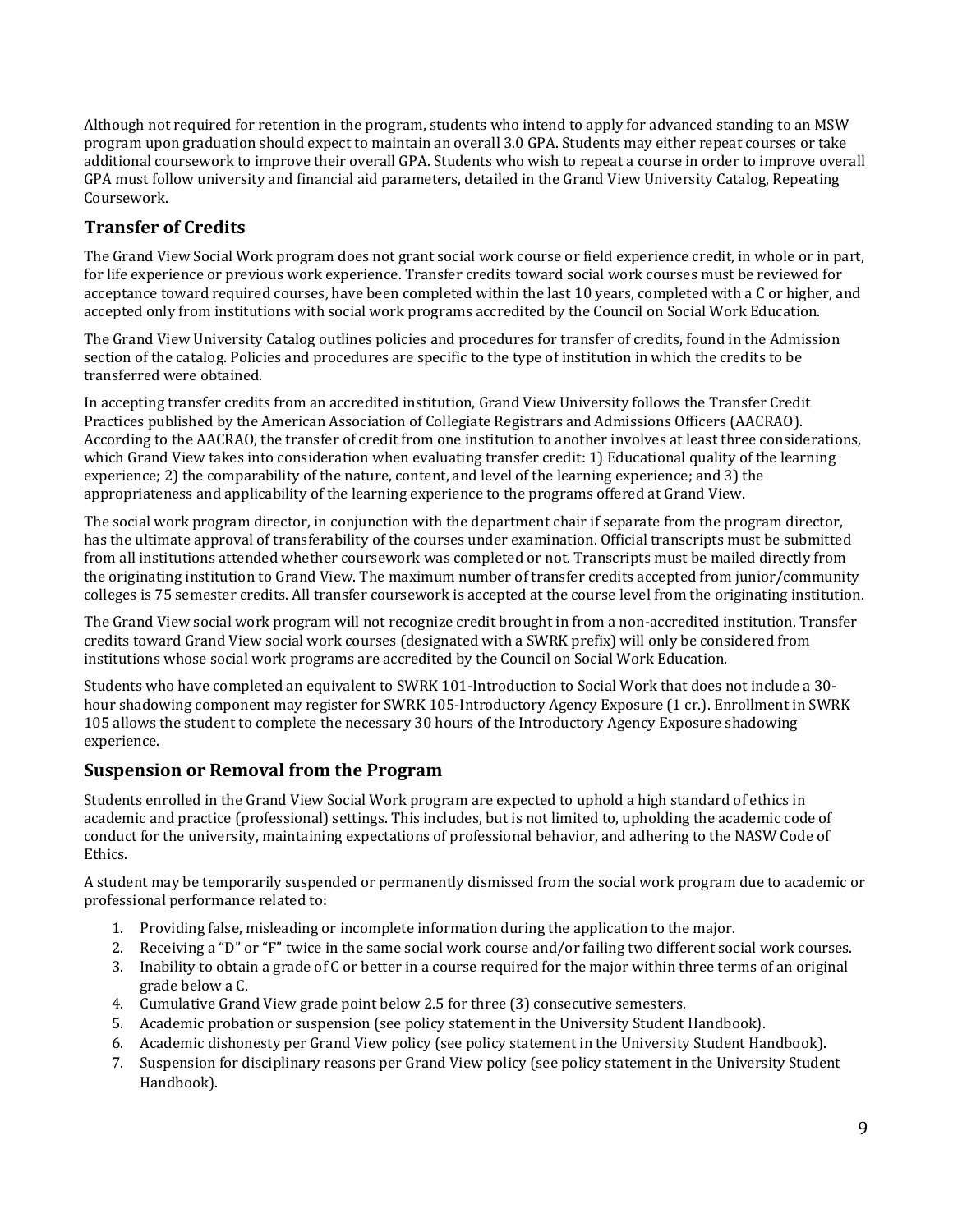- 8. Unsatisfactory performance in the Introductory Agency Exposure in SWRK 101-Introduction to Social Work, as evidenced by earning 79% or less in evaluations completed by agency supervisor.
- 9. Professional behavior in the classroom, academic activities, or field education unresolved through Student Improvement Plans (see Plan, Appendix C).
- 10. Repeated violations of Student Handbook policies on substance use in classroom and/or academic activities (see Requirements to Remain in the Program).
- 11. Practice behavior not reflective of the NASW Code of Ethics (see Code, Appendix A).

Students dismissed from the program will receive the decision in writing from the Social Work Program Director, as well as the opportunity to have an exit interview with the Social Work Program Director and Field Education Director. Students who wish to appeal the decision may follow the appeal process described in the appeals section of this handbook.

## **Student Information**

#### **Advising**

Students entering the university as freshmen are assigned a freshman advisor for the first year. Students who indicate an intent to major in social work are assigned to social work faculty, beginning in the second year. If students would prefer to change their social work academic advisor, the student may request a change through myView > Academics > Advising > Change of Advisor Request.

All Grand View University students are expected to meet with their academic advisor at least twice each semester. Advisors assist by providing guidance on selecting courses and development of an educational plan that satisfies degree requirements, and helping ensure the educational plan is consistent with the students' abilities and interests.

#### **Appeals**

Every effort is made to provide students with information about how to ensure their academic, and future professional, success. If a student is dissatisfied with a decision related to academic performance, professional performance, or acceptance to the major, an appeal process may be utilized.

Information is provided at the start of each course to help support students' academic success. Syllabi are required to address the following areas of information in order to provide students with an understanding of how their academic performance will be evaluated:

- Instructional objectives for the course defined in student learning outcomes.
- A content outline for the course.
- The instructional procedures that will be followed.
- The instructional resources that will be used.
- An explanation of how instructional objectives will be assessed.
- A listing of course requirements.
- Resources necessary for learning, including texts or other print resources and technology.
- Student responsibilities toward earning their grade for the class, including information on course assignments, tips to be successful, and course policies regarding communication, assignment deadlines, submission of late assignments, extra credit, etc.
- Academic responsibility, honesty, and university code of integrity.

Students enrolled in the social work program who wish to file a grievance related to a course grade will follow the established procedures developed by Grand View University, described in both the Grand View Faculty Manual and the Grand View Student Handbook. Information from these handbooks form the basis for the following guidelines for when to appeal a course grade as well as steps to take.

Students may expect to receive a syllabus and have class conducted according to the syllabus guidelines. If these expectations have not been met by a member of the faculty, the student may take the following steps [in this order], and these steps must be initiated by the student: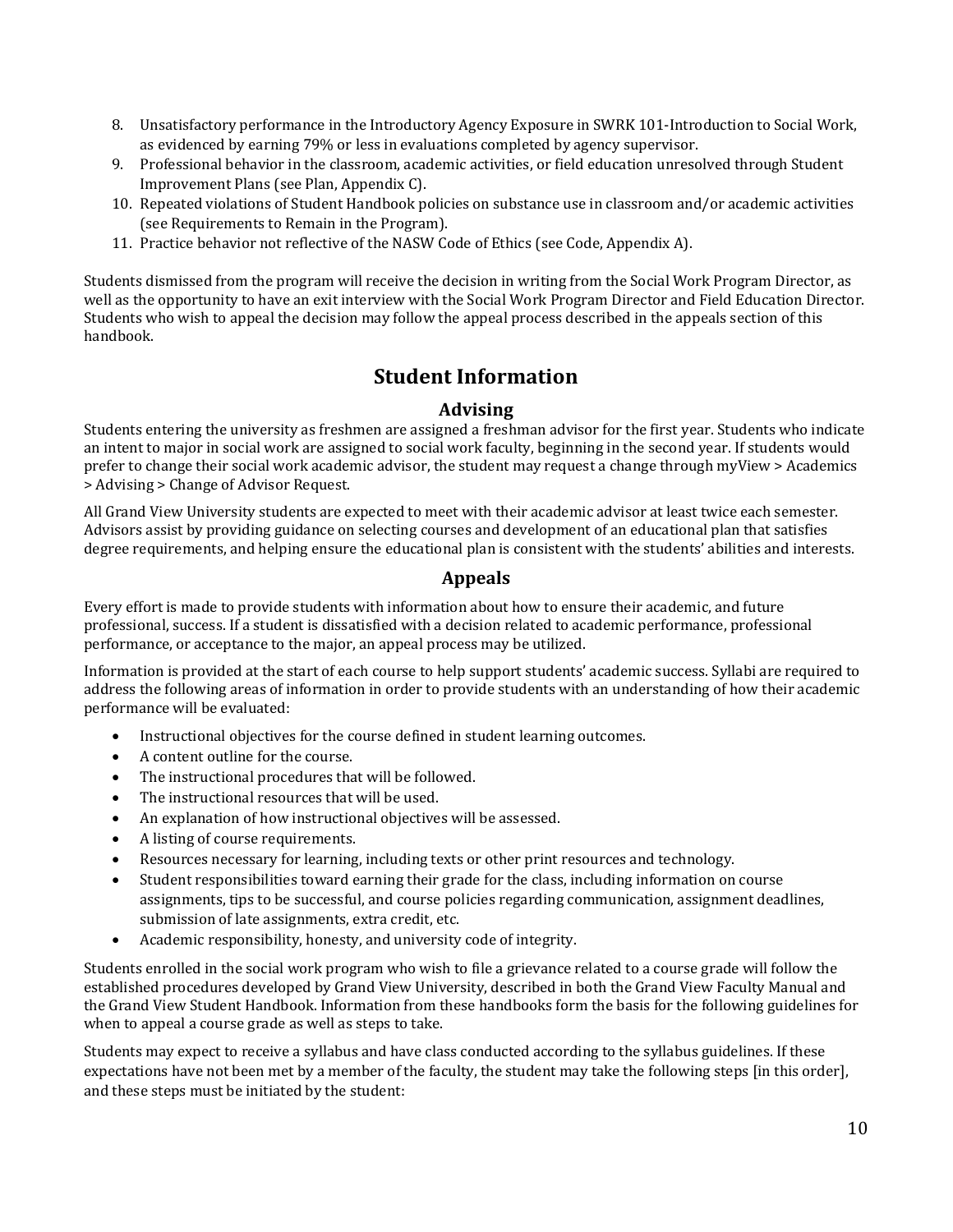- Meet with the course instructor to attempt to resolve the complaint.
- Request an appointment to discuss the matter with the appropriate department chair (if the instructor is the department chair, the student should skip to the next step).
- Request an appointment with the appropriate Dean.
- Make an appeal to the Provost and Vice President for Academic Affairs using the Academic Appeal form.

Parallel information is provided within the faculty manual as to the process students may take in order to file an appeal of a final course grade. The faculty manual provides additional detail as to the grievance process, including the role of the Academic Appeal Committee established by the Provost; hearing procedures when the disagreement/dispute cannot be resolved with the appropriate faculty member, department chair, or college dean; and process for ultimate resolution of the dispute. A process is available for students who wish to grieve a nonacademic issue related to the social work program.

## **Application for Grievance**

- The student must file a letter of intent to file a grievance to the Social Work Program Director within 14 days of the incident. The letter is to be submitted via email to the Program Director to ensure verification of the submission date. Upon receipt of the letter, the student will receive a confirmation email from the Program Director.
- The student must complete the Statement of Grievance form (see Social Work Student Handbook, Appendix B). This form must be filed within 48 hours after the student receives email confirmation the Letter of Intent was received by the Social Work Program Director. The grievance form is to be submitted via email to the Program Director to ensure verification of the submission date. Upon receipt of the grievance form, the student will receive a confirmation email from the Program Director.

## **Grievance Committee**

- Committee members are selected to review the grievance. The purpose of the committee is to consider grievances related to admission, progression, or graduation in the social work program which a student considers not to have been satisfactorily resolved. The committee is to decide if the student has been treated fairly according to existing policies and procedures.
- The committee shall be composed of five members appointed at the time of the grievance: four faculty members (two social work faculty and two from the university at large) and one administrative (non-faculty) member. The two at-large members of the committee shall be chosen by the Social Work Program Director and the Social Work Field Education Director. If one or both of the social work faculty members is the subject of the grievance, the social work faculty member(s) will be replaced by the Department Chair and/or other member(s) of the department. Names of committee members will be held in confidence until the hearing.

## **Grievance Committee Responsibilities**

- The grievance hearing will be scheduled within seven (7) days after the grievance is initiated (e.g., Statement of Grievance form is received), and must be held within 30 days after the grievance is initiated.
- Members of the committee are objective data gatherers. If a committee member feels unable to give an unbiased judgment in regard to the case, that member should remove herself/himself from the proceedings.
- Committee members will be given a copy of the Statement of Grievance Form five (5) days prior to the meeting. Evidence may also be submitted to the Social Work Program Director five (5) days prior to the meeting, and will in turn be provided to committee members. If the Social Work Program Director is the subject of the grievance, evidence will be submitted to the Social Work Field Education Director. In the case that both social work faculty members are the subject of the grievance, evidence will be submitted to the Department Chair or other identified designee.

## **Grievance Hearing Process**

- The chairperson is selected by the committee. Time is allowed for the committee to review any new information provided by the student(s) or social work faculty. Discussion is limited to procedure during this time.
- Grievance committee hearings are closed. Open hearings may violate the confidentiality of the process. The proceedings are held in strict confidence. No attorneys or other legal representatives are allowed in the hearing.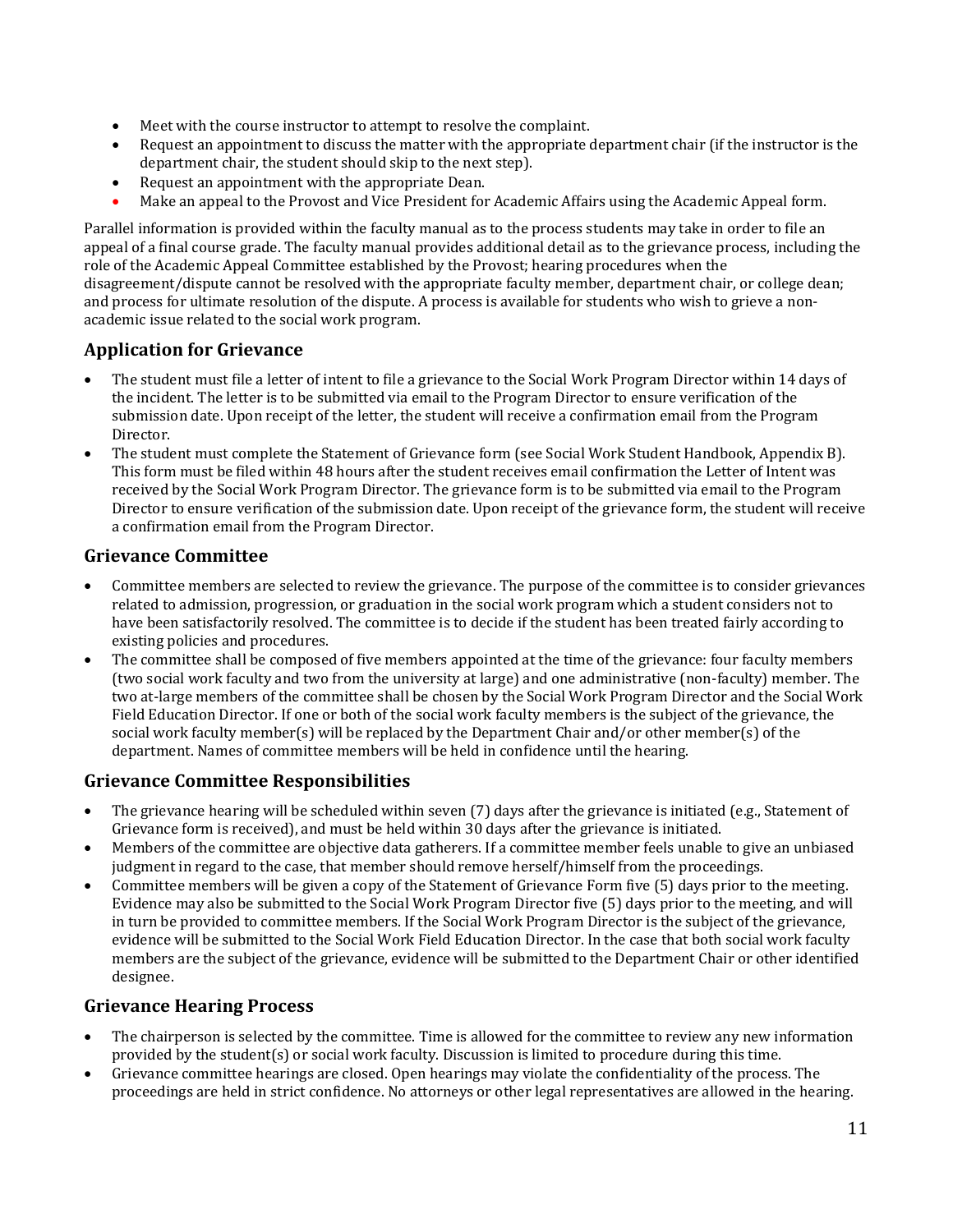Witnesses may be called by both the student(s) and the social work program. Any witnesses must have direct knowledge of the circumstances of the alleged violation. The Chairperson may limit the number of witnesses.

- The chairperson will moderate the hearing, read the grievance at the start of the hearing, and will ensure due process is observed.
- The faculty member involved will present the social work program's case, and may be questioned by the committee members. The student(s) will present statements relevant to the case, and may be questioned by the committee members. All matters upon which the decision is based must be introduced into evidence at the hearing, and the decision must be supported by the evidence.
- At the conclusion of data gathering, the committee will go into closed session for voting. Each member will submit one vote on the issue. The decision shall be decided by a majority vote through secret ballot. The considered opinion of the committee will be made in writing to the student, to the faculty involved, and to the Social Work Program Director immediately following the hearing. The opinion will include the decision, any specific action(s) for the student and/or faculty, and rationale for the final decision.
- Materials related to the proceeding will be kept with the Social Work Program Director for three (3) years after the committee meeting.

### **Appeal Process**

- Provision is made for "Right of Appeal" in which the student or faculty may request a hearing with the Provost/Vice President for Academic Affairs. This must be implemented within one week following the hearing. If at least one of the following conditions exists in the student's or faculty's judgment, an appeal may be initiated:
	- 1. New and significant evidence can be introduced that was unknown at the time of the hearing, and which may support the defense of the student(s)/faculty.
	- 2. There is reason to believe the verdict was not consistent with the seriousness of the violation.
	- 3. The student's/faculty's rights of due process were not observed during the hearing process.
- A written notice of appeal must be given to the Social Work Program Director and the Provost/Vice President of Academic Affairs. State in the letter:
	- 1. Nature of grievance
	- 2. Considered opinion of grievance committee
	- 3. Reason for appeal
- The hearing shall be held as soon as possible after the appeal is made.

### **Student Rights and Responsibilities**

#### (Excerpted from the Grand View Student Handbook)

Students have the right to free inquiry, expression and association. However, Grand View University insists that all such expressions be peaceful and orderly and conducted in a manner so as not to infringe upon the rights of others. Moreover, students must clearly indicate that they are speaking as individuals and not for Grand View University community. Students should be free from discrimination and harassment based on race, sex, sexual orientation, gender identity, age, color, national origin, religion, disability, marital status or family status. Students should be secure in their persons, living quarters, papers and effects. Students are protected against improper disclosure as provided for in the Family Education Rights and Privacy Act of 1974 (FERPA).

### **Student Academic Responsibilities**

Students are responsible for:

- Practicing high standards of academic and professional honesty and integrity.
- Respecting the rights, privileges and property of other members of the academic community and visitors to the campus.
- Refraining from any conduct that would interfere with University functions or endanger the health, welfare or safety of other persons.
- Following the reasonable directions of University personnel and maintaining an appropriate educational atmosphere in classes and laboratories.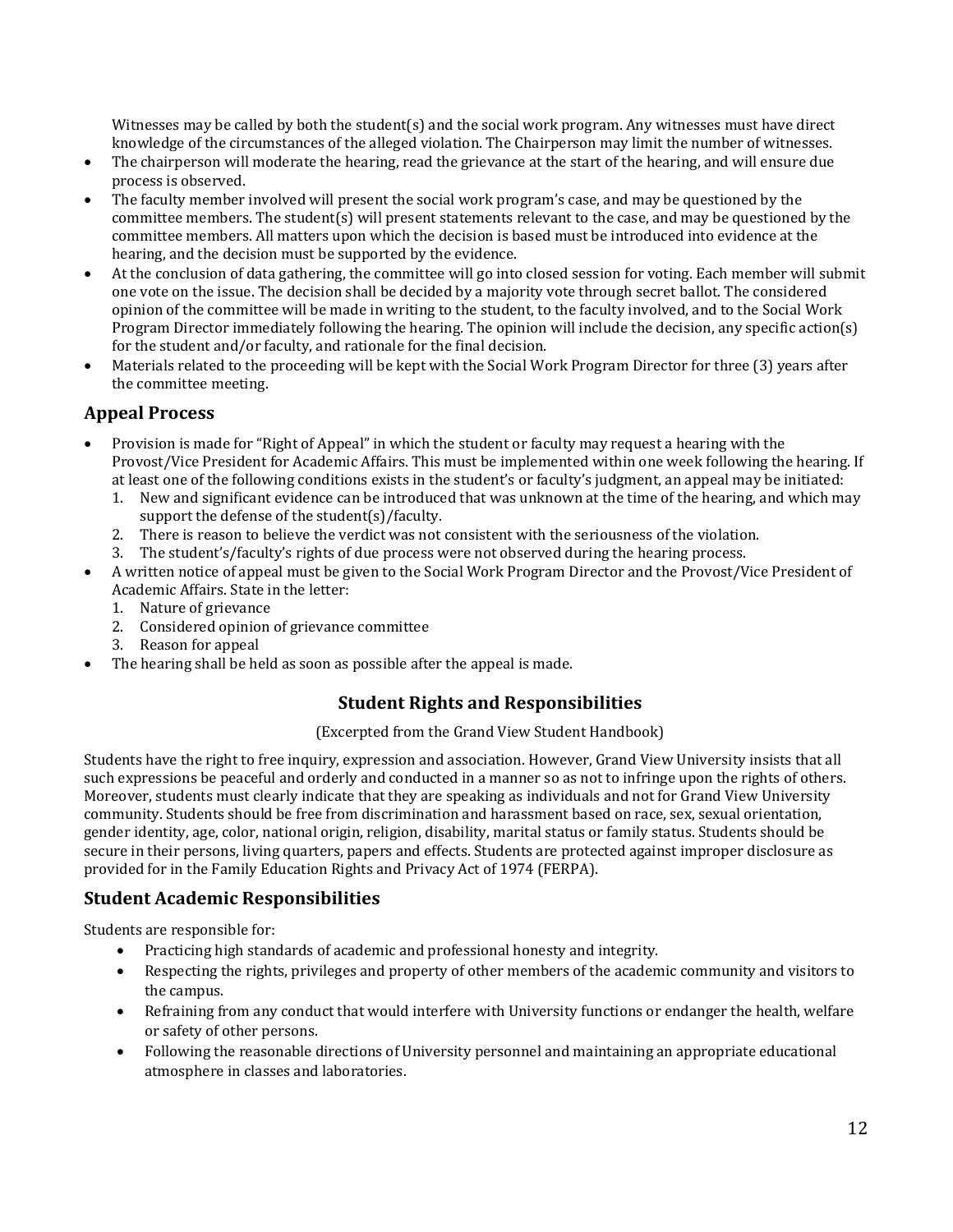• Complying with the rules, regulations, procedures, policies, standards of conduct and orders of Grand View University and its divisions and departments.

### **Student Professional Responsibilities**

In addition to the Grand View University student responsibilities, social work students are responsible for mastering professional competencies related to generalist social work practice, as established by the Council on Social Work Education. The 9 core competencies are as follows:

- 1. Demonstrate ethical and professional behavior
- 2. Engage diversity and difference in practice
- 3. Advance human rights and social, economic, and environmental justice
- 4. Engage in practice-informed research and research-informed practice
- 5. Engage in policy practice
- 6. Engage with individuals, families, groups, organizations, and communities
- 7. Assess individuals, families, groups, organizations, and communities
- 8. Intervene with individuals, families, groups, organizations, and communities
- 9. Evaluate practice with individuals, families, groups, organizations, and communities

## **Student Engagement**

### **Social Work Club**

Students admitted to the social work program may elect to participate in a student-led Social Work Club, with oversight and assistance from social work faculty. Meeting times and activities of the club are determined by student membership and can include recognition of the profession through outreach and awareness, community service projects, and presentations by local social work practitioners.

### **Phi Alpha Honor Society**

Phi Alpha is an international honor society for social work students. Students with a GPA in the top 35% of their graduating class are invited to join during the semester in which the field placement is conducted. Induction occurs at the end of the term in which the field placement is completed, and membership allows the student to wear the society's honor cords for the graduation ceremony. Membership brings opportunities to compete for scholarships, present research at national conferences, and may provide preferential consideration when applying for jobs.

## **Student Participation in the Social Work Department**

The Grand View Social Work Advisory Council consists of local practitioners, a non-departmental faculty member, student representatives, and alumni. Advisory council members provide feedback on the structure of the social work program, discuss gaps within the profession, and identify field placement options. Student voice is important in the development of the social work program. During the hiring of the social work faculty, student feedback is solicited from students. While the final decision in hiring is made by the Provost, taking into consideration the recommendation of the Search Committee, student perspective provides valuable information to support the hiring decision.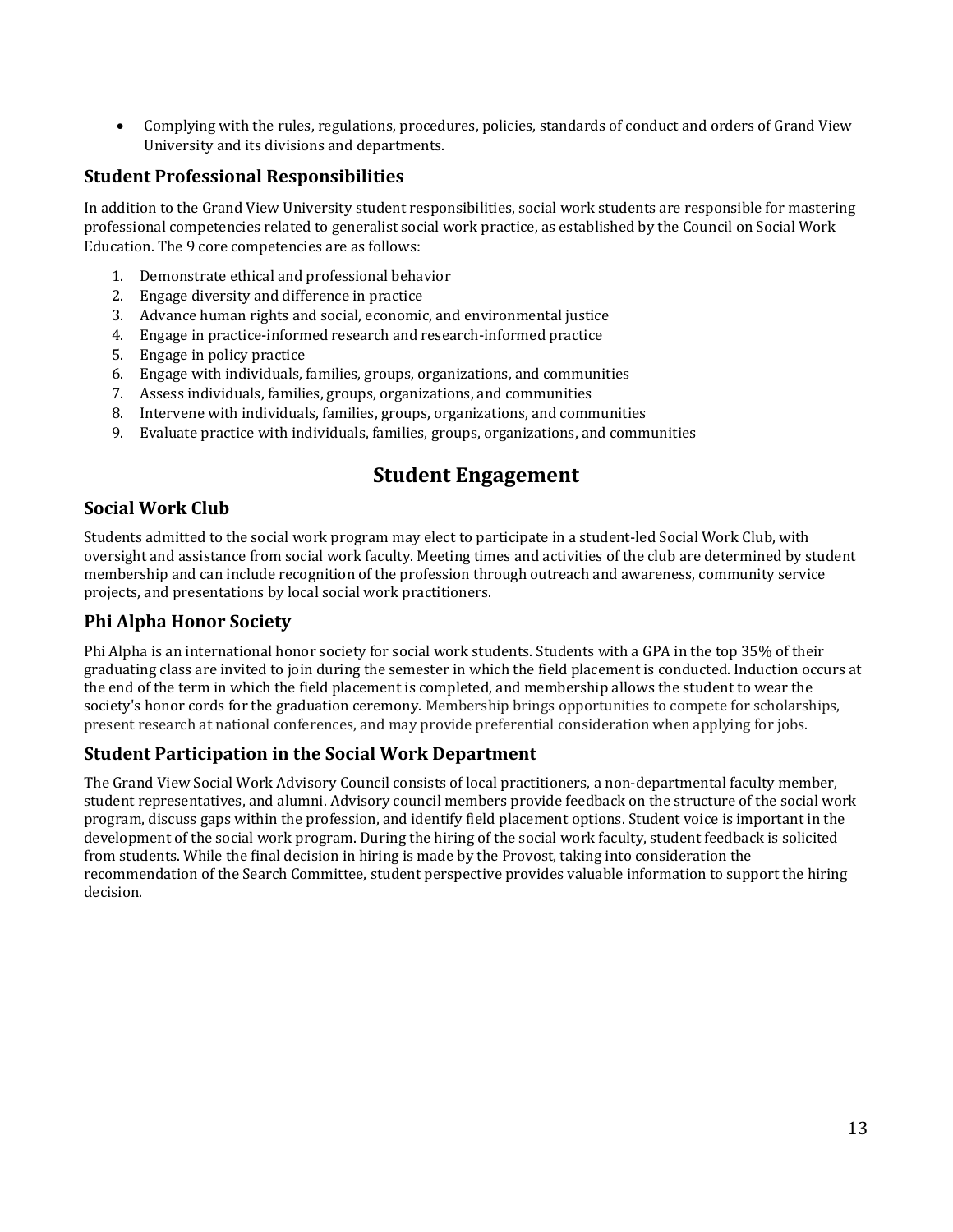# **Social Work Student Handbook Appendix A National Association of Social Workers Code of Ethics**

#### *As approved by the 2017 NASW Delegate Assembly*

#### **Preamble**

The primary mission of the social work profession is to enhance human well-being and help meet the basic human needs of all people, with particular attention to the needs and empowerment of people who are vulnerable, oppressed, and living in poverty. A historic and defining feature of social work is the profession's focus on individual well-being in a social context and the well-being of society. Fundamental to social work is attention to the environmental forces that create, contribute to, and address problems in living.

Social workers promote social justice and social change with and on behalf of clients. "Clients" is used inclusively to refer to individuals, families, groups, organizations, and communities. Social workers are sensitive to cultural and ethnic diversity and strive to end discrimination, oppression, poverty, and other forms of social injustice. These activities may be in the form of direct practice, community organizing, supervision, consultation**,** administration, advocacy, social and political action, policy development and implementation, education, and research and evaluation. Social workers seek to enhance the capacity of people to address their own needs. Social workers also seek to promote the responsiveness of organizations, communities, and other social institutions to individuals' needs and social problems.

The mission of the social work profession is rooted in a set of core values. These core values, embraced by social workers throughout the profession's history, are the foundation of social work's unique purpose and perspective:

- service
- social justice
- dignity and worth of the person
- importance of human relationships
- *integrity*
- competence

This constellation of core values reflects what is unique to the social work profession. Core values, and the principles that flow from them, must be balanced within the context and complexity of the human experience.

#### **Purpose of the NASW Code of Ethics**

Professional ethics are at the core of social work. The profession has an obligation to articulate its basic values, ethical principles, and ethical standards. The *NASW Code of Ethics* sets forth these values, principles, and standards to guide social workers' conduct. The *Code* is relevant to all social workers and social work students, regardless of their professional functions, the settings in which they work, or the populations they serve.

The *NASW Code of Ethics* serves six purposes:

- 1. The Code identifies core values on which social work's mission is based.
- 2. The *Code* summarizes broad ethical principles that reflect the profession's core values and establishes a set of specific ethical standards that should be used to guide social work practice.
- 3. The *Code* is designed to help social workers identify relevant considerations when professional obligations conflict or ethical uncertainties arise.
- 4. The *Code* provides ethical standards to which the general public can hold the social work profession accountable.
- 5. The *Code* socializes practitioners new to the field to social work's mission, values, ethical principles, and ethical standards.
- 6. The *Code* articulates standards that the social work profession itself can use to assess whether social workers have engaged in unethical conduct. NASW has formal procedures to adjudicate ethics complaints filed against its members.\* In subscribing to this *Code*, social workers are required to cooperate in its implementation,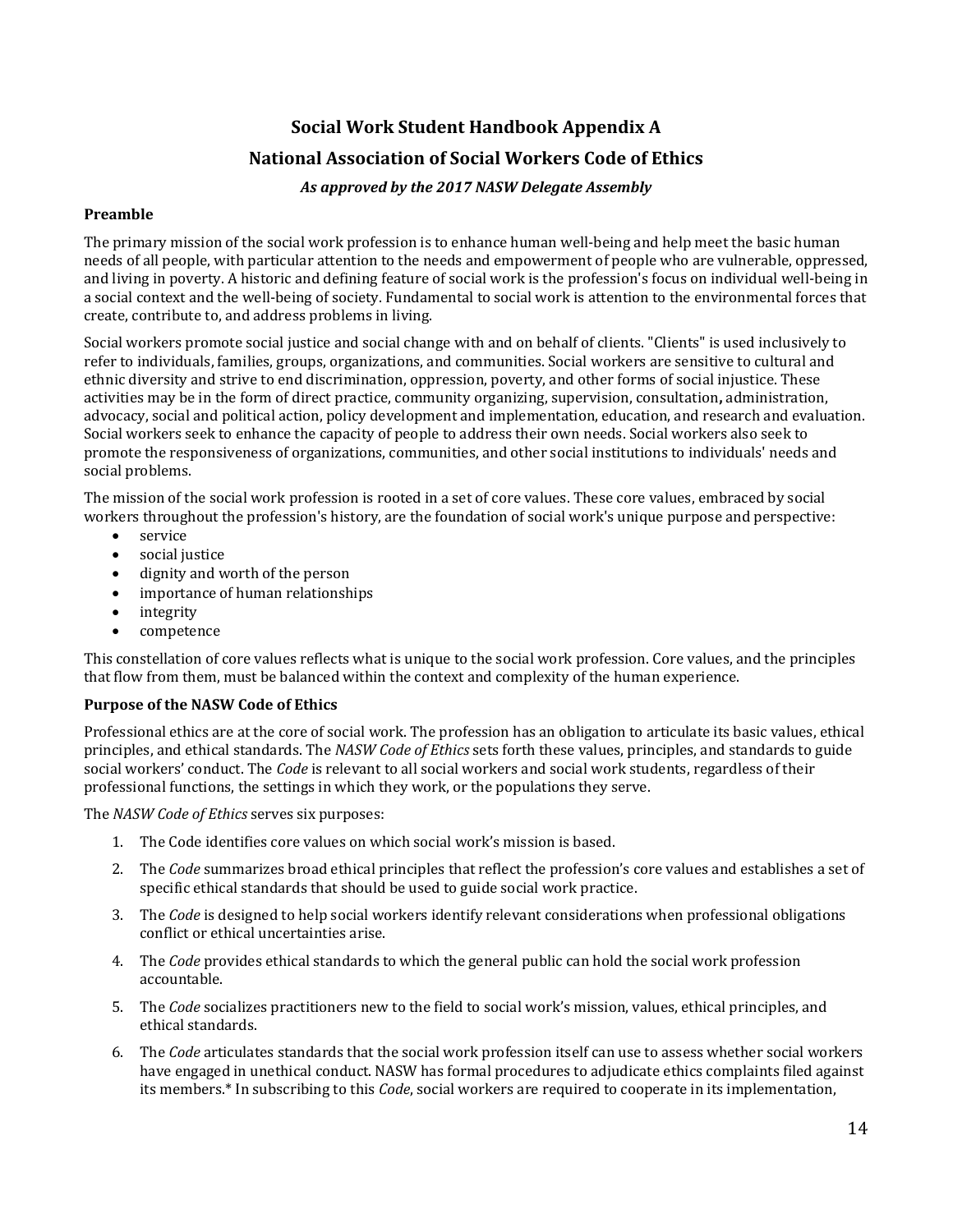participate in NASW adjudication proceedings, and abide by any NASW disciplinary rulings or sanctions based on it.

#### *\*For information on NASW adjudication procedures, see NASW Procedures for the Adjudication of Grievances.*

The *Code* offers a set of values, principles, and standards to guide decision making and conduct when ethical issues arise. It does not provide a set of rules that prescribe how social workers should act in all situations. Specific applications of the *Code* must take into account the context in which it is being considered and the possibility of conflicts among the *Code's* values, principles, and standards. Ethical responsibilities flow from all human relationships, from the personal and familial to the social and professional.

Further, the *NASW Code of Ethics* does not specify which values, principles, and standards are most important and ought to outweigh others in instances when they conflict. Reasonable differences of opinion can and do exist among social workers with respect to the ways in which values, ethical principles, and ethical standards should be rank ordered when they conflict. Ethical decision making in a given situation must apply the informed judgment of the individual social worker and should also consider how the issues would be judged in a peer review process where the ethical standards of the profession would be applied.

Ethical decision making is a process. There are many instances in social work where simple answers are not available to resolve complex ethical issues. Social workers should take into consideration all the values, principles, and standards in this *Code* that are relevant to any situation in which ethical judgment is warranted. Social workers' decisions and actions should be consistent with the spirit as well as the letter of this *Code*.

In addition to this *Code*, there are many other sources of information about ethical thinking that may be useful. Social workers should consider ethical theory and principles generally, social work theory and research, laws, regulations, agency policies, and other relevant codes of ethics, recognizing that among codes of ethics social workers should consider the *NASW Code of Ethics* as their primary source. Social workers also should be aware of the impact on ethical decision making of their clients' and their own personal values and cultural and religious beliefs and practices. They should be aware of any conflicts between personal and professional values and deal with them responsibly. For additional guidance social workers should consult the relevant literature on professional ethics and ethical decision making and seek appropriate consultation when faced with ethical dilemmas. This may involve consultation with an agency-based or social work organization's ethics committee, a regulatory body, knowledgeable colleagues, supervisors, or legal counsel.

Instances may arise when social workers' ethical obligations conflict with agency policies or relevant laws or regulations. When such conflicts occur, social workers must make a responsible effort to resolve the conflict in a manner that is consistent with the values, principles, and standards expressed in this Code. If a reasonable resolution of the conflict does not appear possible, social workers should seek proper consultation before making a decision.

The *NASW Code of Ethics* is to be used by NASW and by individuals, agencies, organizations, and bodies (such as licensing and regulatory boards, professional liability insurance providers, courts of law, agency boards of directors, government agencies, and other professional groups) that choose to adopt it or use it as a frame of reference. Violation of standards in this *Code* does not automatically imply legal liability or violation of the law. Such determination can only be made in the context of legal and judicial proceedings. Alleged violations of the *Code* would be subject to a peer review process. Such processes are generally separate from legal or administrative procedures and insulated from legal review or proceedings to allow the profession to counsel and discipline its own members.

A code of ethics cannot guarantee ethical behavior. Moreover, a code of ethics cannot resolve all ethical issues or disputes or capture the richness and complexity involved in striving to make responsible choices within a moral community. Rather, a code of ethics sets forth values, ethical principles, and ethical standards to which professionals aspire and by which their actions can be judged. Social workers' ethical behavior should result from their personal commitment to engage in ethical practice. The *NASW Code of Ethics* reflects the commitment of all social workers to uphold the profession's values and to act ethically. Principles and standards must be applied by individuals of good character who discern moral questions and, in good faith, seek to make reliable ethical judgments.

#### **Ethical Principles**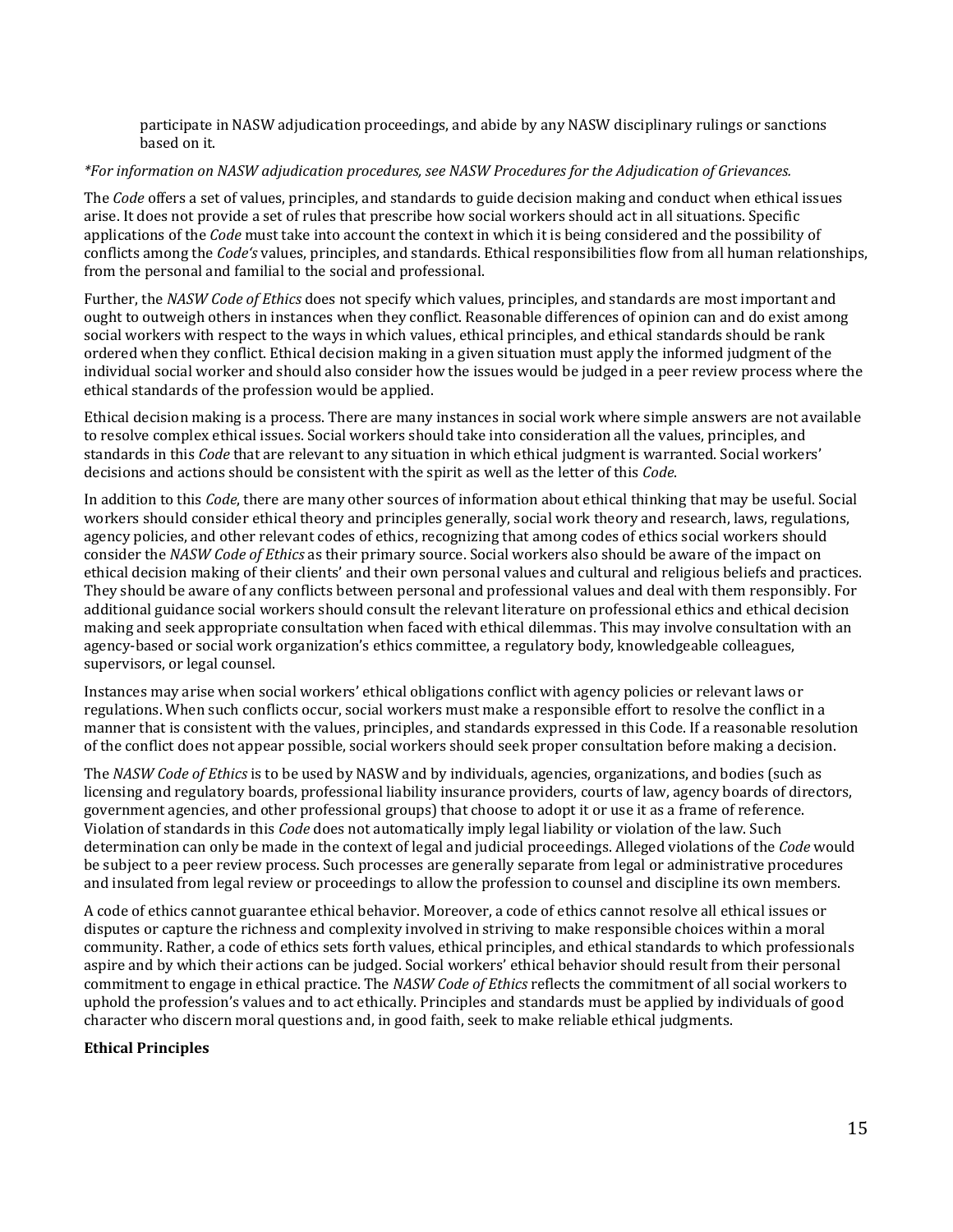The following broad ethical principles are based on social work's core values of service, social justice, dignity and worth of the person, importance of human relationships, integrity, and competence. These principles set forth ideals to which all social workers should aspire.

#### **Value:** *Service*

**Ethical Principle:** *Social workers' primary goal is to help people in need and to address social problems.*  Social workers elevate service to others above self-interest. Social workers draw on their knowledge, values, and skills to help people in need and to address social problems. Social workers are encouraged to volunteer some portion of their professional skills with no expectation of significant financial return (pro bono service).

#### **Value:** *Social Justice*

#### **Ethical Principle:** *Social workers challenge social injustice.*

Social workers pursue social change, particularly with and on behalf of vulnerable and oppressed individuals and groups of people. Social workers' social change efforts are focused primarily on issues of poverty, unemployment, discrimination, and other forms of social injustice. These activities seek to promote sensitivity to and knowledge about oppression and cultural and ethnic diversity. Social workers strive to ensure access to needed information, services, and resources; equality of opportunity; and meaningful participation in decision making for all people.

#### **Value:** *Dignity and Worth of the Person*

#### **Ethical Principle:** *Social workers respect the inherent dignity and worth of the person.*

Social workers treat each person in a caring and respectful fashion, mindful of individual differences and cultural and ethnic diversity. Social workers promote clients' socially responsible self-determination. Social workers seek to enhance clients' capacity and opportunity to change and to address their own needs. Social workers are cognizant of their dual responsibility to clients and to the broader society. They seek to resolve conflicts between clients' interests and the broader society's interests in a socially responsible manner consistent with the values, ethical principles, and ethical standards of the profession.

#### **Value:** *Importance of Human Relationships*

#### **Ethical Principle:** *Social workers recognize the central importance of human relationships.*

Social workers understand that relationships between and among people are an important vehicle for change. Social workers engage people as partners in the helping process. Social workers seek to strengthen relationships among people in a purposeful effort to promote, restore, maintain, and enhance the well-being of individuals, families, social groups, organizations, and communities.

#### **Value:** *Integrity*

#### **Ethical Principle:** *Social workers behave in a trustworthy manner.*

Social workers are continually aware of the profession's mission, values, ethical principles, and ethical standards and practice in a manner consistent with them. Social workers act honestly and responsibly and promote ethical practices on the part of the organizations with which they are affiliated.

#### **Value:** *Competence*

#### **Ethical Principle:** *Social workers practice within their areas of competence and develop and enhance their professional expertise.*

Social workers continually strive to increase their professional knowledge and skills and to apply them in practice. Social workers should aspire to contribute to the knowledge base of the profession.

#### **Ethical Standards**

The following ethical standards are relevant to the professional activities of all social workers. These standards concern (1) social workers' ethical responsibilities to clients, (2) social workers' ethical responsibilities to colleagues, (3) social workers' ethical responsibilities in practice settings, (4) social workers' ethical responsibilities as professionals, (5) social workers' ethical responsibilities to the social work profession, and (6) social workers' ethical responsibilities to the broader society.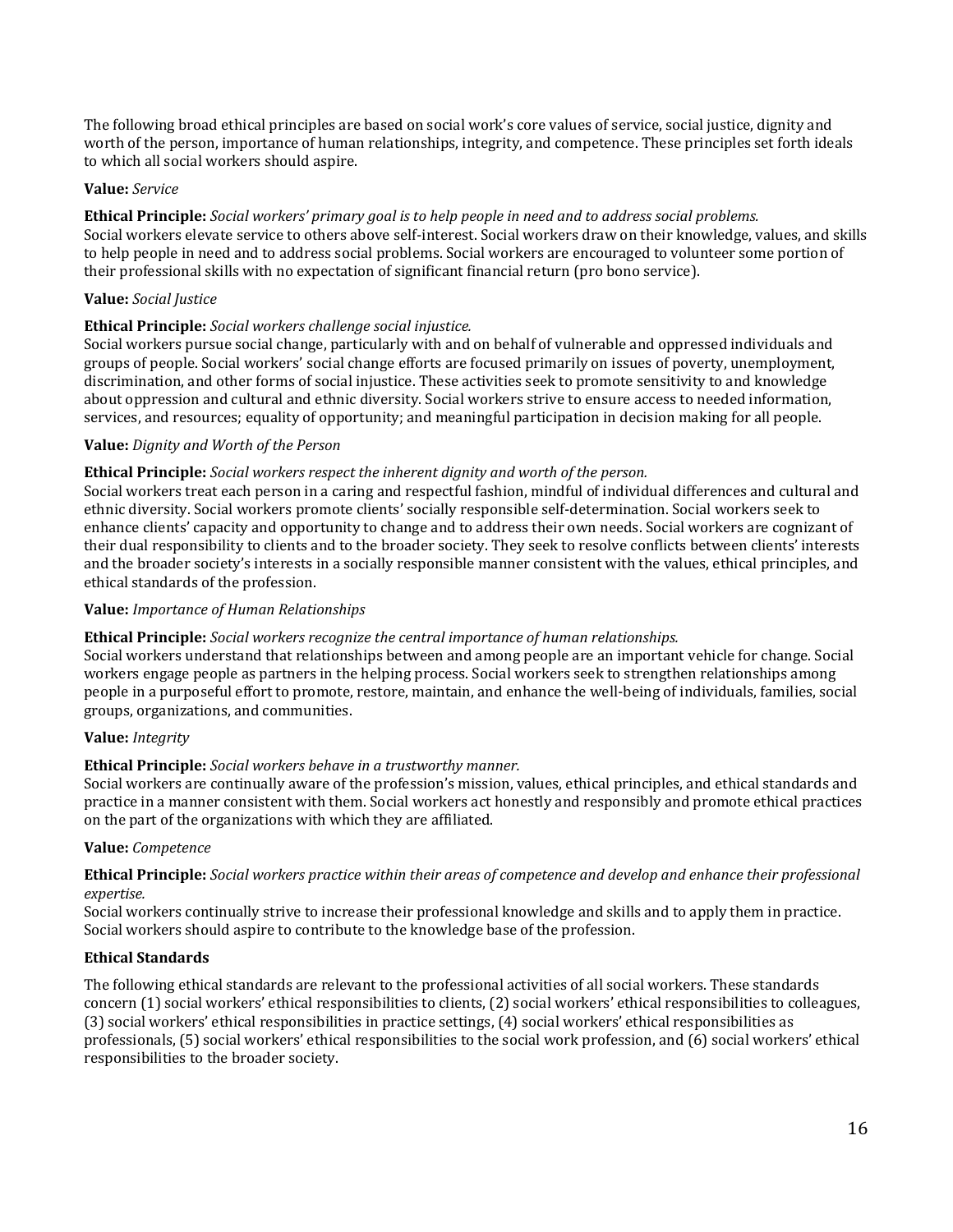Some of the standards that follow are enforceable guidelines for professional conduct, and some are aspirational. The extent to which each standard is enforceable is a matter of professional judgment to be exercised by those responsible for reviewing alleged violations of ethical standards.

#### **1. SOCIAL WORKERS' ETHICAL RESPONSIBILITIES TO CLIENTS**

#### **1.01 Commitment to Clients**

Social workers' primary responsibility is to promote the well-being of clients. In general, clients' interests are primary. However, social workers' responsibility to the larger society or specific legal obligations may on limited occasions supersede the loyalty owed clients, and clients should be so advised. (Examples include when a social worker is required by law to report that a client has abused a child or has threatened to harm self or others.)

#### **1.02 Self-Determination**

Social workers respect and promote the right of clients to self-determination and assist clients in their efforts to identify and clarify their goals. Social workers may limit clients' right to self-determination when, in the social workers' professional judgment, clients' actions or potential actions pose a serious, foreseeable, and imminent risk to themselves or others.

#### **1.03 Informed Consent**

(a) Social workers should provide services to clients only in the context of a professional relationship based, when appropriate, on valid informed consent. Social workers should use clear and understandable language to inform clients of the purpose of the services, risks related to the services, limits to services because of the requirements of a third-party payer, relevant costs, reasonable alternatives, clients' right to refuse or withdraw consent, and the time frame covered by the consent. Social workers should provide clients with an opportunity to ask questions.

(b) In instances when clients are not literate or have difficulty understanding the primary language used in the practice setting, social workers should take steps to ensure clients' comprehension. This may include providing clients with a detailed verbal explanation or arranging for a qualified interpreter or translator whenever possible.

(c) In instances when clients lack the capacity to provide informed consent, social workers should protect clients' interests by seeking permission from an appropriate third party, informing clients consistent with the clients' level of understanding. In such instances social workers should seek to ensure that the third party acts in a manner consistent with clients' wishes and interests. Social workers should take reasonable steps to enhance such clients' ability to give informed consent.

(d) In instances when clients are receiving services involuntarily, social workers should provide information about the nature and extent of services and about the extent of clients' right to refuse service.

(e) Social workers should discuss with clients the social workers' policies concerning the use of technology in the provision of professional services.

(f) Social workers who use technology to provide social work services should obtain informed consent from the individuals using these services during the initial screening or interview and prior to initiating services. Social workers should assess clients' capacity to provide informed consent and, when using technology to communicate, verify the identity and location of clients.

(g) Social workers who use technology to provide social work services should assess the clients' suitability and capacity for electronic and remote services. Social workers should consider the clients' intellectual, emotional, and physical ability to use technology to receive services and the clients' ability to understand the potential benefits, risks, and limitations of such services. If clients do not wish to use services provided through technology, social workers should help them identify alternate methods of service.

(h) Social workers should obtain clients' informed consent before making audio or video recordings of clients or permitting observation of service provision by a third party.

(i) Social workers should obtain client consent before conducting an electronic search on the client. Exceptions may arise when the search is for purposes of protecting the client or other people from serious, foreseeable, and imminent harm, or for other compelling professional reasons.

#### **1.04 Competence**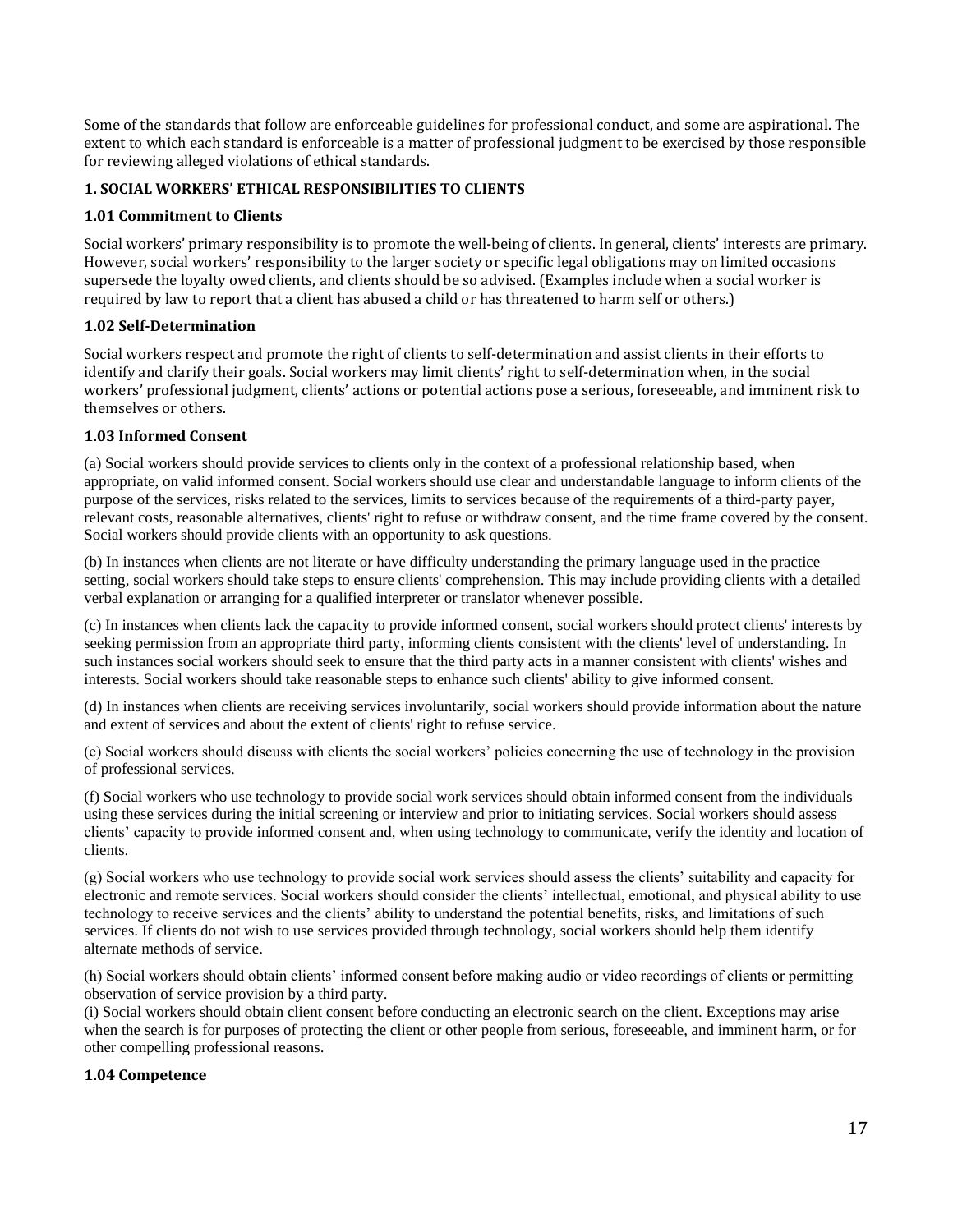(a) Social workers should provide services and represent themselves as competent only within the boundaries of their education, training, license, certification, consultation received, supervised experience, or other relevant professional experience.

(b) Social workers should provide services in substantive areas or use intervention techniques or approaches that are new to them only after engaging in appropriate study, training, consultation, and supervision from people who are competent in those interventions or techniques.

(c) When generally recognized standards do not exist with respect to an emerging area of practice, social workers should exercise careful judgment and take responsible steps (including appropriate education, research, training, consultation, and supervision) to ensure the competence of their work and to protect clients from harm.

(d) Social workers who use technology in the provision of social work services should ensure that they have the necessary knowledge and skills to provide such services in a competent manner. This includes an understanding of the special communication challenges when using technology and the ability to implement strategies to address these challenges.

(e) Social workers who use technology in providing social work services should comply with the laws governing technology and social work practice in the jurisdiction in which they are regulated and located and, as applicable, in the jurisdiction in which the client is located.

#### **1.05 Cultural Competence and Social Diversity**

(a) Social workers should understand culture and its function in human behavior and society, recognizing the strengths that exist in all cultures.

(b) Social workers should have a knowledge base of their clients' cultures and be able to demonstrate competence in the provision of services that are sensitive to clients' cultures and to differences among people and cultural groups.

(c) Social workers should obtain education about and seek to understand the nature of social diversity and oppression with respect to race, ethnicity, national origin, color, sex, sexual orientation, gender identity or expression, age, marital status, political belief, religion, immigration status, and mental or physical ability.

(d) Social workers who provide electronic social work services should be aware of cultural and socioeconomic differences among clients and how they may use electronic technology. Social workers should assess cultural, environmental, economic, mental or physical ability, linguistic, and other issues that may affect the delivery or use of these services.

#### **1.06 Conflicts of Interest**

(a) Social workers should be alert to and avoid conflicts of interest that interfere with the exercise of professional discretion and impartial judgment. Social workers should inform clients when a real or potential conflict of interest arises and take reasonable steps to resolve the issue in a manner that makes the clients' interests primary and protects clients' interests to the greatest extent possible. In some cases, protecting clients' interests may require termination of the professional relationship with proper referral of the client.

(b) Social workers should not take unfair advantage of any professional relationship or exploit others to further their personal, religious, political, or business interests.

(c) Social workers should not engage in dual or multiple relationships with clients or former clients in which there is a risk of exploitation or potential harm to the client. In instances when dual or multiple relationships are unavoidable, social workers should take steps to protect clients and are responsible for setting clear, appropriate, and culturally sensitive boundaries. (Dual or multiple relationships occur when social workers relate to clients in more than one relationship, whether professional, social, or business. Dual or multiple relationships can occur simultaneously or consecutively.)

(d) When social workers provide services to two or more people who have a relationship with each other (for example, couples, family members), social workers should clarify with all parties which individuals will be considered clients and the nature of social workers' professional obligations to the various individuals who are receiving services. Social workers who anticipate a conflict of interest among the individuals receiving services or who anticipate having to perform in potentially conflicting roles (for example, when a social worker is asked to testify in a child custody dispute or divorce proceedings involving clients) should clarify their role with the parties involved and take appropriate action to minimize any conflict of interest.

(e) Social workers should avoid communication with clients using technology (such as social networking sites, online chat, email, text messages, telephone, and video) for personal or non-work-related purposes.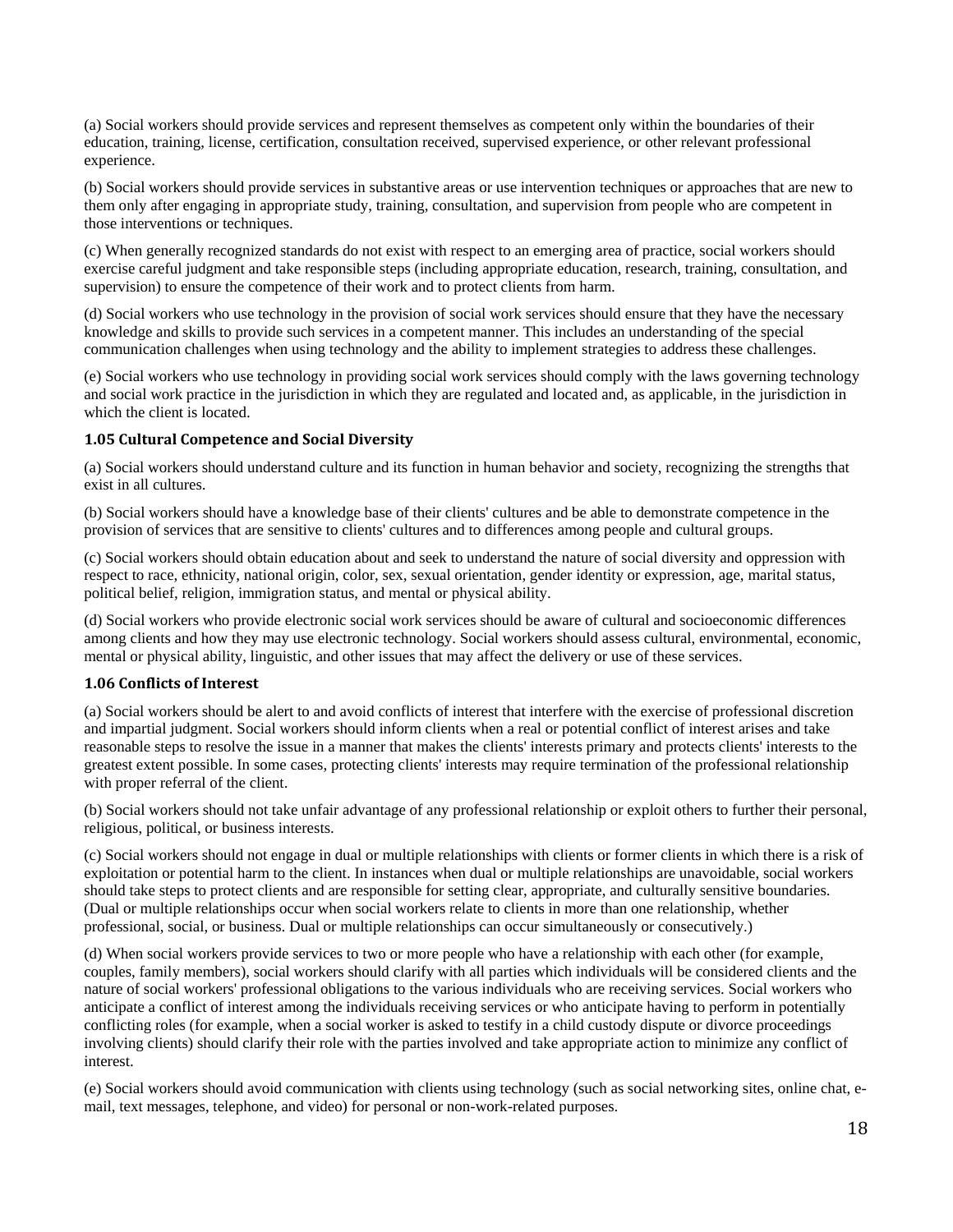(f) Social workers should be aware that posting personal information on professional Web sites or other media might cause boundary confusion, inappropriate dual relationships, or harm to clients.

(g) Social workers should be aware that personal affiliations may increase the likelihood that clients may discover the social worker's presence on Web sites, social media, and other forms of technology. Social workers should be aware that involvement in electronic communication with groups based on race, ethnicity, language, sexual orientation, gender identity or expression, mental or physical ability, religion, immigration status, and other personal affiliations may affect their ability to work effectively with particular clients.

(h) Social workers should avoid accepting requests from or engaging in personal relationships with clients on social networking sites or other electronic media to prevent boundary confusion, inappropriate dual relationships, or harm to clients.

#### **1.07 Privacy and Confidentiality**

(a) Social workers should respect clients' right to privacy. Social workers should not solicit private information from or about clients except for compelling professional reasons. Once private information is shared, standards of confidentiality apply.

(b) Social workers may disclose confidential information when appropriate with valid consent from a client or a person legally authorized to consent on behalf of a client.

(c) Social workers should protect the confidentiality of all information obtained in the course of professional service, except for compelling professional reasons. The general expectation that social workers will keep information confidential does not apply when disclosure is necessary to prevent serious, foreseeable, and imminent harm to a client or others. In all instances, social workers should disclose the least amount of confidential information necessary to achieve the desired purpose; only information that is directly relevant to the purpose for which the disclosure is made should be revealed.

(d) Social workers should inform clients, to the extent possible, about the disclosure of confidential information and the potential consequences, when feasible before the disclosure is made. This applies whether social workers disclose confidential information on the basis of a legal requirement or client consent.

(e) Social workers should discuss with clients and other interested parties the nature of confidentiality and limitations of clients' right to confidentiality. Social workers should review with clients circumstances where confidential information may be requested and where disclosure of confidential information may be legally required. This discussion should occur as soon as possible in the social worker-client relationship and as needed throughout the course of the relationship.

(f) When social workers provide counseling services to families, couples, or groups, social workers should seek agreement among the parties involved concerning each individual's right to confidentiality and obligation to preserve the confidentiality of information shared by others. This agreement should include consideration of whether confidential information may be exchanged in person or electronically, among clients or with others outside of formal counseling sessions. Social workers should inform participants in family, couples, or group counseling that social workers cannot guarantee that all participants will honor such agreements.

(g) Social workers should inform clients involved in family, couples, marital, or group counseling of the social worker's, employer's, and agency's policy concerning the social worker's disclosure of confidential information among the parties involved in the counseling.

(h) Social workers should not disclose confidential information to third-party payers unless clients have authorized such disclosure.

(i) Social workers should not discuss confidential information, electronically or in person, in any setting unless privacy can be ensured. Social workers should not discuss confidential information in public or semi-public areas such as hallways, waiting rooms, elevators, and restaurants.

(j) Social workers should protect the confidentiality of clients during legal proceedings to the extent permitted by law. When a court of law or other legally authorized body orders social workers to disclose confidential or privileged information without a client's consent and such disclosure could cause harm to the client, social workers should request that the court withdraw the order or limit the order as narrowly as possible or maintain the records under seal, unavailable for public inspection.

(k) Social workers should protect the confidentiality of clients when responding to requests from members of the media.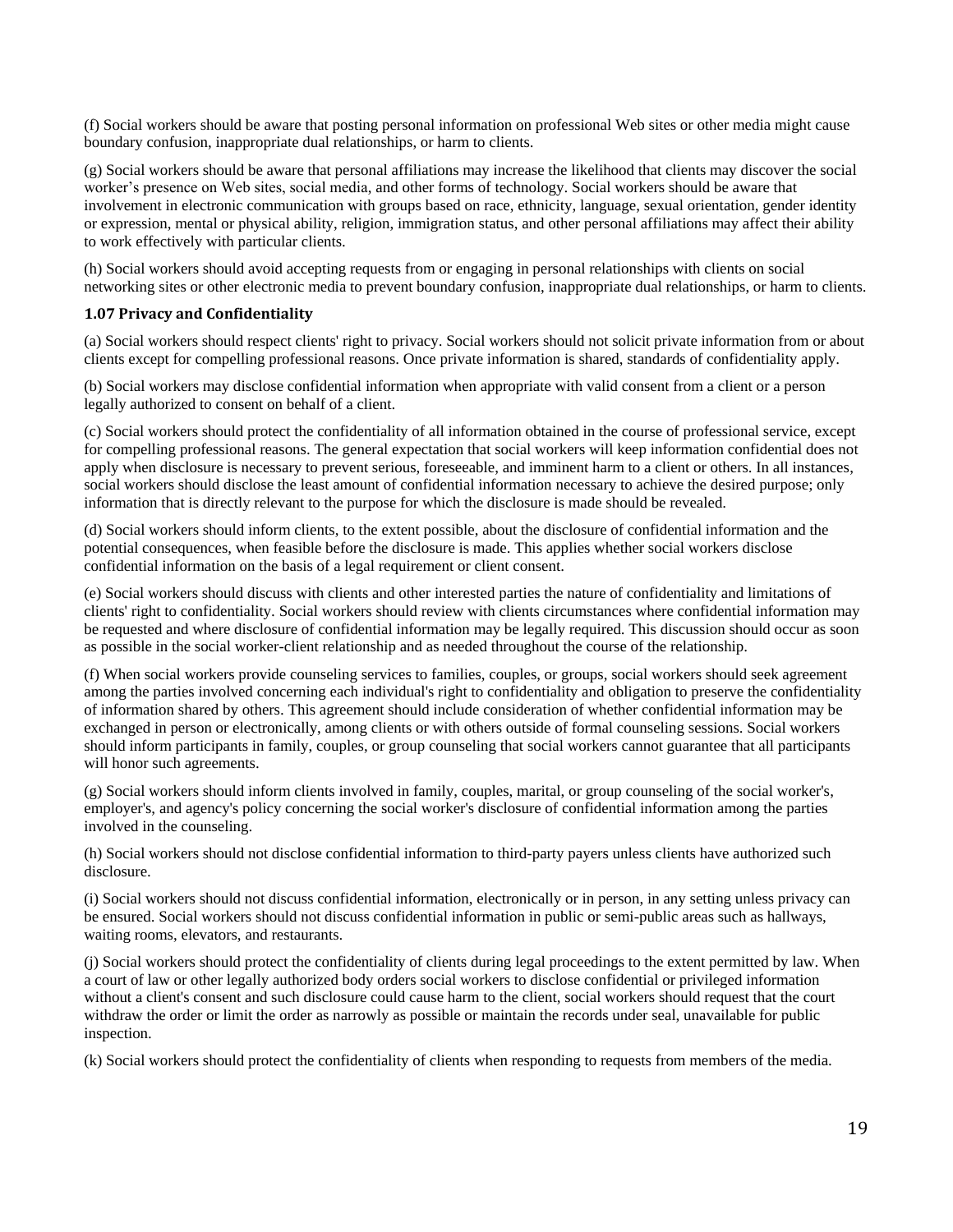(l) Social workers should protect the confidentiality of clients' written and electronic records and other sensitive information. Social workers should take reasonable steps to ensure that clients' records are stored in a secure location and that clients' records are not available to others who are not authorized to have access.

(m) Social workers should take reasonable steps to protect the confidentiality of electronic communications, including information provided to clients or third parties. Social workers should use applicable safeguards (such as encryption, firewalls, and passwords) when using electronic communications such as e-mail, online posts, online chat sessions, mobile communication, and text messages.

(n) Social workers should develop and disclose policies and procedures for notifying clients of any breach of confidential information in a timely manner.

(o) In the event of unauthorized access to client records or information, including any unauthorized access to the social worker's electronic communication or storage systems, social workers should inform clients of such disclosures, consistent with applicable laws and professional standards.

(p) Social workers should develop and inform clients about their policies, consistent with prevailing social work ethical standards, on the use of electronic technology, including Internet-based search engines, to gather information about clients.

(q) Social workers should avoid searching or gathering client information electronically unless there are compelling professional reasons, and when appropriate, with the client's informed consent.

(r) Social workers should avoid posting any identifying or confidential information about clients on professional websites or other forms of social media.

(s) Social workers should transfer or dispose of clients' records in a manner that protects clients' confidentiality and is consistent with applicable laws governing records and social work licensure.

(t) Social workers should take reasonable precautions to protect client confidentiality in the event of the social worker's termination of practice, incapacitation, or death.

(u) Social workers should not disclose identifying information when discussing clients for teaching or training purposes unless the client has consented to disclosure of confidential information.

(v) Social workers should not disclose identifying information when discussing clients with consultants unless the client has consented to disclosure of confidential information or there is a compelling need for such disclosure.

(w) Social workers should protect the confidentiality of deceased clients consistent with the preceding standards.

#### **1.08 Access to Records**

(a) Social workers should provide clients with reasonable access to records concerning the clients. Social workers who are concerned that clients' access to their records could cause serious misunderstanding or harm to the client should provide assistance in interpreting the records and consultation with the client regarding the records. Social workers should limit clients' access to their records, or portions of their records, only in exceptional circumstances when there is compelling evidence that such access would cause serious harm to the client. Both clients' requests and the rationale for withholding some or all of the record should be documented in clients' files.

(b) Social workers should develop and inform clients about their policies, consistent with prevailing social work ethical standards, on the use of technology to provide clients with access to their records.

(c) When providing clients with access to their records, social workers should take steps to protect the confidentiality of other individuals identified or discussed in such records.

#### **1.09 Sexual Relationships**

(a) Social workers should under no circumstances engage in sexual activities, inappropriate sexual communications through the use of technology or in person, or sexual contact with current clients, whether such contact is consensual or forced.

(b) Social workers should not engage in sexual activities or sexual contact with clients' relatives or other individuals with whom clients maintain a close personal relationship when there is a risk of exploitation or potential harm to the client. Sexual activity or sexual contact with clients' relatives or other individuals with whom clients maintain a personal relationship has the potential to be harmful to the client and may make it difficult for the social worker and client to maintain appropriate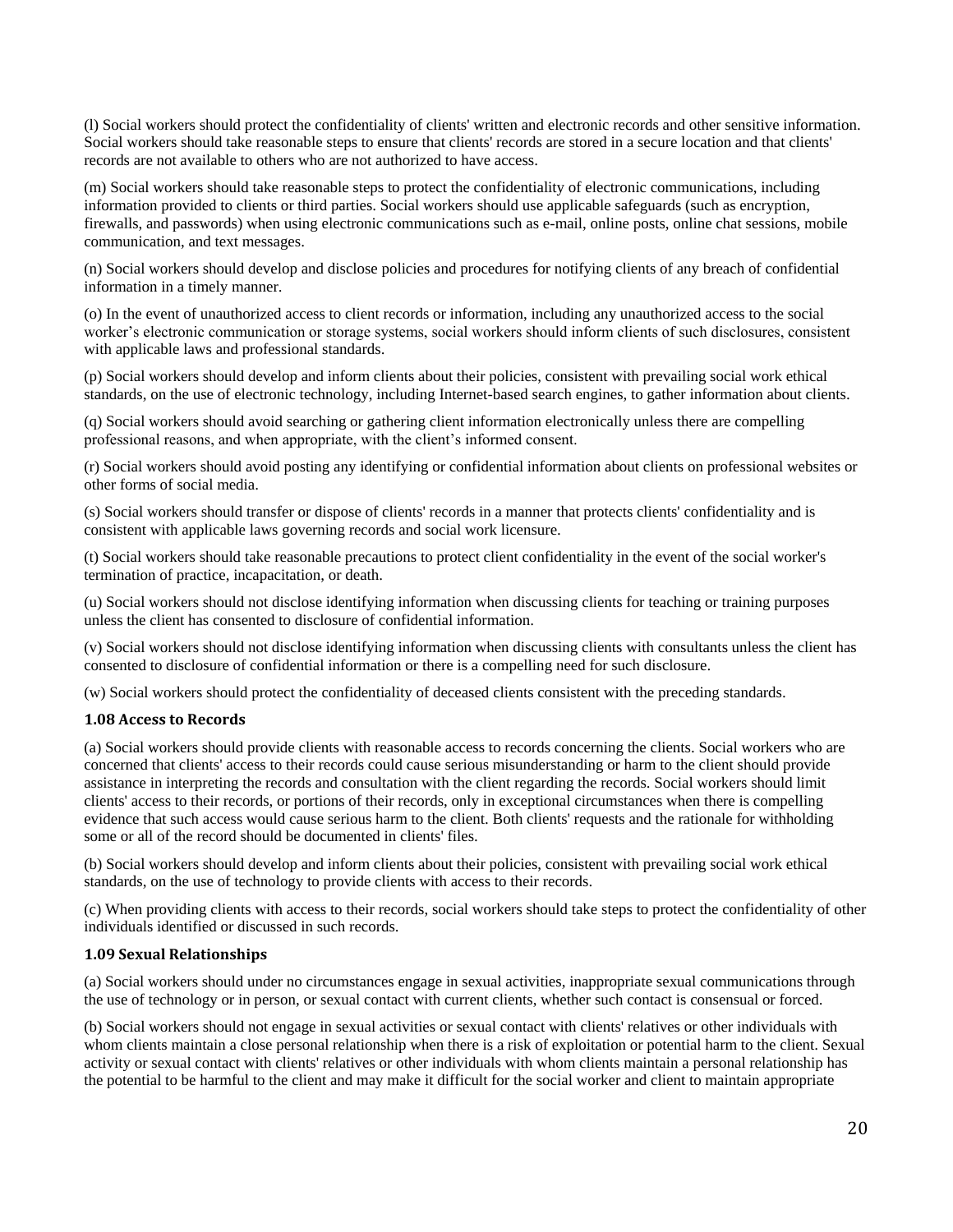professional boundaries. Social workers--not their clients, their clients' relatives, or other individuals with whom the client maintains a personal relationship--assume the full burden for setting clear, appropriate, and culturally sensitive boundaries.

(c) Social workers should not engage in sexual activities or sexual contact with former clients because of the potential for harm to the client. If social workers engage in conduct contrary to this prohibition or claim that an exception to this prohibition is warranted because of extraordinary circumstances, it is social workers--not their clients--who assume the full burden of demonstrating that the former client has not been exploited, coerced, or manipulated, intentionally or unintentionally.

(d) Social workers should not provide clinical services to individuals with whom they have had a prior sexual relationship. Providing clinical services to a former sexual partner has the potential to be harmful to the individual and is likely to make it difficult for the social worker and individual to maintain appropriate professional boundaries.

#### **1.10 Physical Contact**

Social workers should not engage in physical contact with clients when there is a possibility of psychological harm to the client as a result of the contact (such as cradling or caressing clients). Social workers who engage in appropriate physical contact with clients are responsible for setting clear, appropriate, and culturally sensitive boundaries that govern such physical contact.

#### **1.11 Sexual Harassment**

Social workers should not sexually harass clients. Sexual harassment includes sexual advances, sexual solicitation, requests for sexual favors, and other verbal, written, electronic, or physical conduct of a sexual nature.

#### **1.12 Derogatory Language**

Social workers should not use derogatory language in their written, verbal, or electronic communications to or about clients. Social workers should use accurate and respectful language in all communications to and about clients.

#### **1.13 Payment for Services**

(a) When setting fees, social workers should ensure that the fees are fair, reasonable, and commensurate with the services performed. Consideration should be given to clients' ability to pay.

(b) Social workers should avoid accepting goods or services from clients as payment for professional services. Bartering arrangements, particularly involving services, create the potential for conflicts of interest, exploitation, and inappropriate boundaries in social workers' relationships with clients. Social workers should explore and may participate in bartering only in very limited circumstances when it can be demonstrated that such arrangements are an accepted practice among professionals in the local community, considered to be essential for the provision of services, negotiated without coercion, and entered into at the client's initiative and with the client's informed consent. Social workers who accept goods or services from clients as payment for professional services assume the full burden of demonstrating that this arrangement will not be detrimental to the client or the professional relationship.

(c) Social workers should not solicit a private fee or other remuneration for providing services to clients who are entitled to such available services through the social workers' employer or agency.

#### **1.14 Clients Who Lack Decision-Making Capacity**

When social workers act on behalf of clients who lack the capacity to make informed decisions, social workers should take reasonable steps to safeguard the interests and rights of those clients.

#### **1.15 Interruption of Services**

Social workers should make reasonable efforts to ensure continuity of services in the event that services are interrupted by factors such as unavailability, disruptions in electronic communication, relocation, illness, mental or physical ability, or death.

#### **1.16 Referral for Services**

(a) Social workers should refer clients to other professionals when the other professionals' specialized knowledge or expertise is needed to serve clients fully or when social workers believe that they are not being effective or making reasonable progress with clients and that other services are required.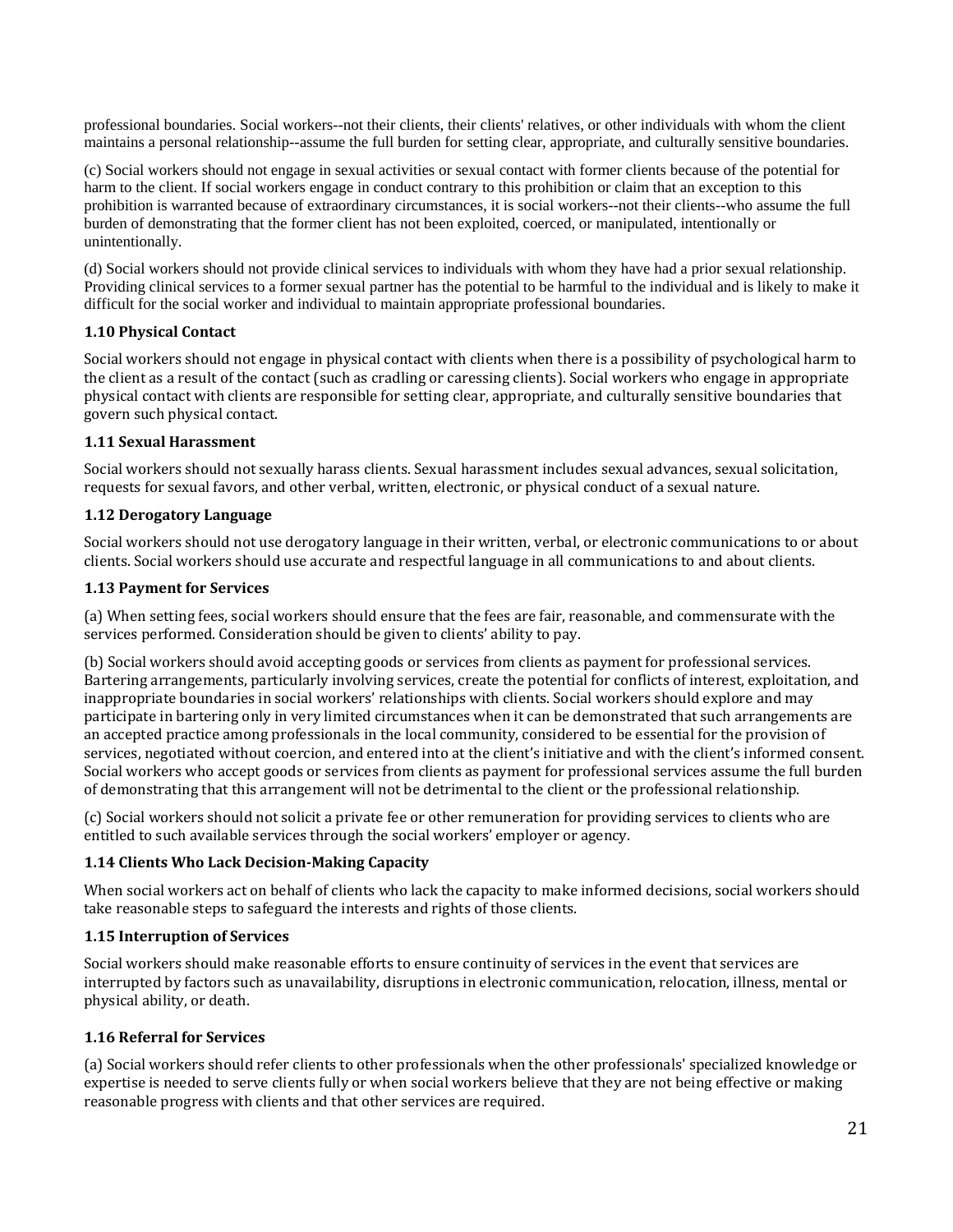(b) Social workers who refer clients to other professionals should take appropriate steps to facilitate an orderly transfer of responsibility. Social workers who refer clients to other professionals should disclose, with clients' consent, all pertinent information to the new service providers.

(c) Social workers are prohibited from giving or receiving payment for a referral when no professional service is provided by the referring social worker.

#### **1.17 Termination of Services**

(a) Social workers should terminate services to clients and professional relationships with them when such services and relationships are no longer required or no longer serve the clients' needs or interests.

(b) Social workers should take reasonable steps to avoid abandoning clients who are still in need of services. Social workers should withdraw services precipitously only under unusual circumstances, giving careful consideration to all factors in the situation and taking care to minimize possible adverse effects. Social workers should assist in making appropriate arrangements for continuation of services when necessary.

(c) Social workers in fee-for-service settings may terminate services to clients who are not paying an overdue balance if the financial contractual arrangements have been made clear to the client, if the client does not pose an imminent danger to self or others, and if the clinical and other consequences of the current nonpayment have been addressed and discussed with the client.

(d) Social workers should not terminate services to pursue a social, financial, or sexual relationship with a client.

(e) Social workers who anticipate the termination or interruption of services to clients should notify clients promptly and seek the transfer, referral, or continuation of services in relation to the clients' needs and preferences.

(f) Social workers who are leaving an employment setting should inform clients of appropriate options for the continuation of services and of the benefits and risks of the options.

#### **2. SOCIAL WORKERS' ETHICAL RESPONSIBILITIES TO COLLEAGUES**

#### **2.01 Respect**

(a) Social workers should treat colleagues with respect and should represent accurately and fairly the qualifications, views, and obligations of colleagues.

(b) Social workers should avoid unwarranted negative criticism of colleagues in communications with clients or with other professionals. Unwarranted negative criticism may include demeaning comments that refer to colleagues' level of competence or to individuals' attributes such as race, ethnicity, national origin, color, sex, sexual orientation, gender identity or expression, age, marital status, political belief, religion, immigration status, and mental or physical disability.

(c) Social workers should cooperate with social work colleagues and with colleagues of other professions when such cooperation serves the well-being of clients.

#### **2.02 Confidentiality**

Social workers should respect confidential information shared by colleagues in the course of their professional relationships and transactions. Social workers should ensure that such colleagues understand social workers' obligation to respect confidentiality and any exceptions related to it.

#### **2.03 Interdisciplinary Collaboration**

(a) Social workers who are members of an interdisciplinary team should participate in and contribute to decisions that affect the well-being of clients by drawing on the perspectives, values, and experiences of the social work profession. Professional and ethical obligations of the interdisciplinary team as a whole and of its individual members should be clearly established.

(b) Social workers for whom a team decision raises ethical concerns should attempt to resolve the disagreement through appropriate channels. If the disagreement cannot be resolved, social workers should pursue other avenues to address their concerns consistent with client well-being.

#### **2.04 Disputes Involving Colleagues**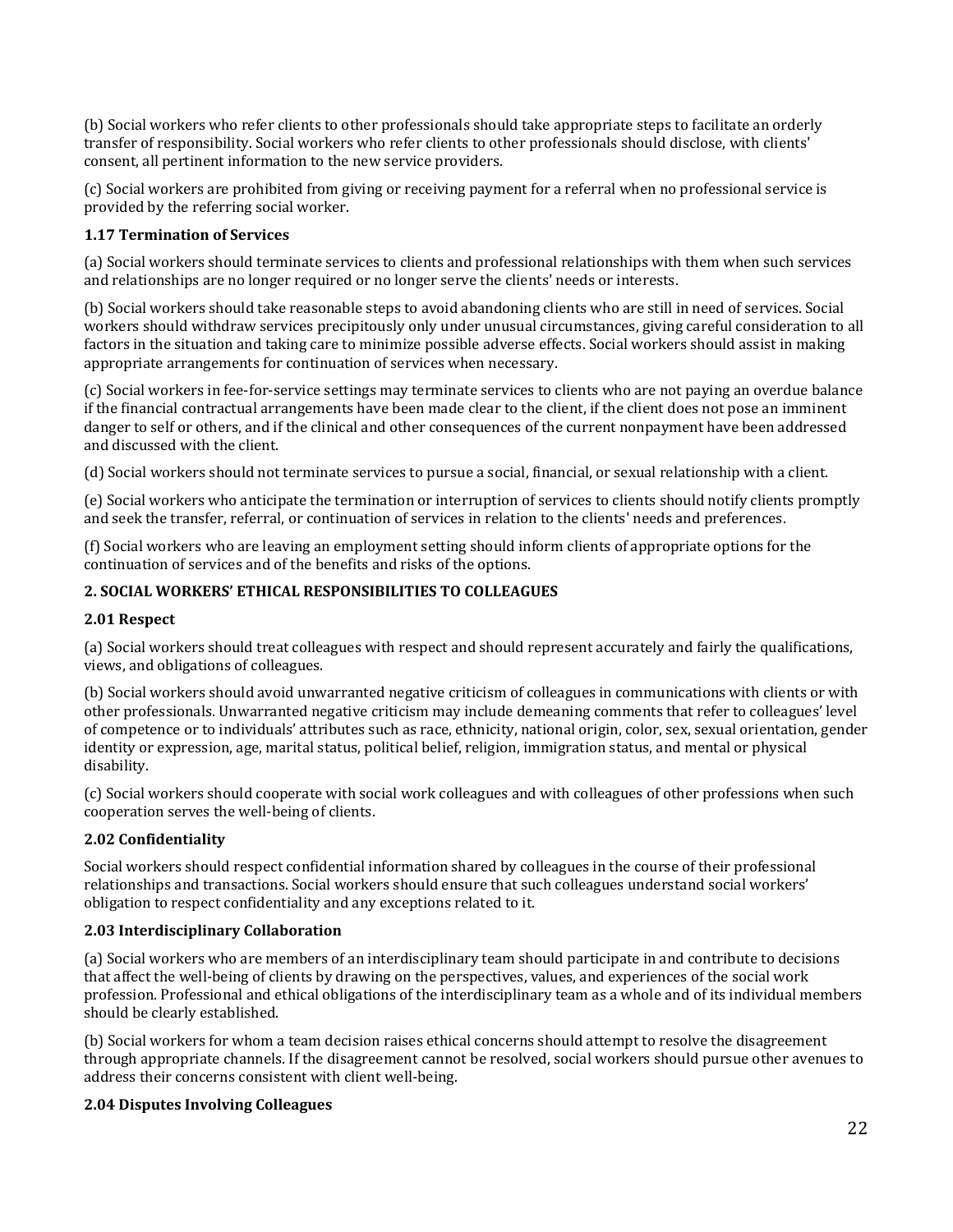(a) Social workers should not take advantage of a dispute between a colleague and an employer to obtain a position or otherwise advance the social workers' own interests.

(b) Social workers should not exploit clients in disputes with colleagues or engage clients in any inappropriate discussion of conflicts between social workers and their colleagues.

#### **2.05 Consultation**

(a) Social workers should seek the advice and counsel of colleagues whenever such consultation is in the best interests of clients.

(b) Social workers should keep themselves informed about colleagues' areas of expertise and competencies. Social workers should seek consultation only from colleagues who have demonstrated knowledge, expertise, and competence related to the subject of the consultation.

(c) When consulting with colleagues about clients, social workers should disclose the least amount of information necessary to achieve the purposes of the consultation.

#### **2.06 Sexual Relationships**

(a) Social workers who function as supervisors or educators should not engage in sexual activities or contact with supervisees, students, trainees, or other colleagues over whom they exercise professional authority.

(b) Social workers should avoid engaging in sexual relationships with colleagues when there is potential for a conflict of interest. Social workers who become involved in, or anticipate becoming involved in, a sexual relationship with a colleague have a duty to transfer professional responsibilities, when necessary, to avoid a conflict of interest.

#### **2.07 Sexual Harassment**

Social workers should not sexually harass supervisees, students, trainees, or colleagues. Sexual harassment includes sexual advances; sexual solicitation; requests for sexual favors; and other verbal, written, electronic, physical conduct of a sexual nature.

#### **2.08 Impairment of Colleagues**

(a) Social workers who have direct knowledge of a social work colleague's impairment that is due to personal problems, psychosocial distress, substance abuse, or mental health difficulties and that interferes with practice effectiveness should consult with that colleague when feasible and assist the colleague in taking remedial action.

(b) Social workers who believe that a social work colleague's impairment interferes with practice effectiveness and that the colleague has not taken adequate steps to address the impairment should take action through appropriate channels established by employers, agencies, NASW, licensing and regulatory bodies, and other professional organizations.

#### **2.09 Incompetence of Colleagues**

(a) Social workers who have direct knowledge of a social work colleague's incompetence should consult with that colleague when feasible and assist the colleague in taking remedial action.

(b) Social workers who believe that a social work colleague is incompetent and has not taken adequate steps to address the incompetence should take action through appropriate channels established by employers, agencies, NASW, licensing and regulatory bodies, and other professional organizations.

#### **2.10 Unethical Conduct of Colleagues**

(a) Social workers should take adequate measures to discourage, prevent, expose, and correct the unethical conduct of colleagues.

(b) Social workers should be knowledgeable about established policies and procedures for handling concerns about colleagues' unethical behavior. Social workers should be familiar with national, state, and local procedures for handling ethics complaints. These include policies and procedures created by NASW, licensing and regulatory bodies, employers, agencies, and other professional organizations.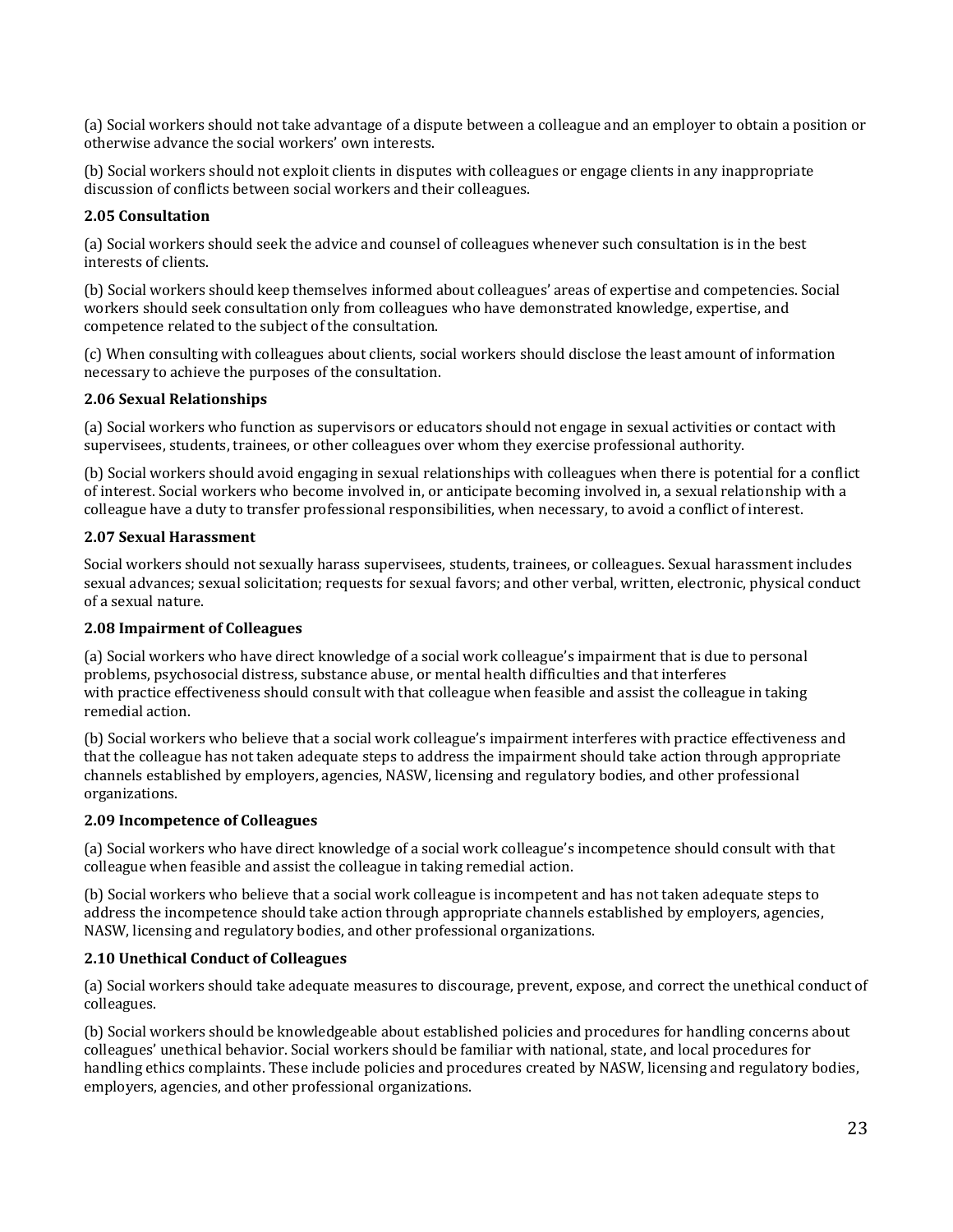(c) Social workers who believe that a colleague has acted unethically should seek resolution by discussing their concerns with the colleague when feasible and when such discussion is likely to be productive.

(d) When necessary, social workers who believe that a colleague has acted unethically should take action through appropriate formal channels (such as contacting a state licensing board or regulatory body, the NASW National Ethics Committee, or other professional ethics committees).

(e) Social workers should defend and assist colleagues who are unjustly charged with unethical conduct.

#### **3. SOCIAL WORKERS' ETHICAL RESPONSIBILITIES IN PRACTICE SETTINGS**

#### **3.01 Supervision and Consultation**

(a) Social workers who provide supervision or consultation (whether in-person or remotely) should have the necessary knowledge and skill to supervise or consult appropriately and should do so only within their areas of knowledge and competence.

(b) Social workers who provide supervision or consultation are responsible for setting clear, appropriate, and culturally sensitive boundaries.

(c) Social workers should not engage in any dual or multiple relationships with supervisees in which there is a risk of exploitation of or potential harm to the supervisee, including dual relationships that may arise while using social networking sites or other electronic media.

(d) Social workers who provide supervision should evaluate supervisees' performance in a manner that is fair and respectful.

#### **3.02 Education and Training**

(a) Social workers who function as educators, field instructors for students, or trainers should provide instruction only within their areas of knowledge and competence and should provide instruction based on the most current information and knowledge available in the profession.

(b) Social workers who function as educators or field instructors for students should evaluate students' performance in a manner that is fair and respectful.

(c) Social workers who function as educators or field instructors for students should take reasonable steps to ensure that clients are routinely informed when services are being provided by students.

(d) Social workers who function as educators or field instructors for students should not engage in any dual or multiple relationships with students in which there is a risk of exploitation or potential harm to the student, including dual relationships that may arise while using social networking sites or other electronic media. Social work educators and field instructors are responsible for setting clear, appropriate, and culturally sensitive boundaries.

#### **3.03 Performance Evaluation**

Social workers who have responsibility for evaluating the performance of others should fulfill such responsibility in a fair and considerate manner and on the basis of clearly stated criteria.

#### **3.04 Client Records**

(a) Social workers should take reasonable steps to ensure that documentation in electronic and paper records is accurate and reflects the services provided.

(b) Social workers should include sufficient and timely documentation in records to facilitate the delivery of services and to ensure continuity of services provided to clients in the future.

(c) Social workers' documentation should protect clients' privacy to the extent that is possible and appropriate and should include only information that is directly relevant to the delivery of services.

(d) Social workers should store records following the termination of services to ensure reasonable future access. Records should be maintained for the number of years required by relevant laws, agency policies, and contracts.

#### **3.05 Billing**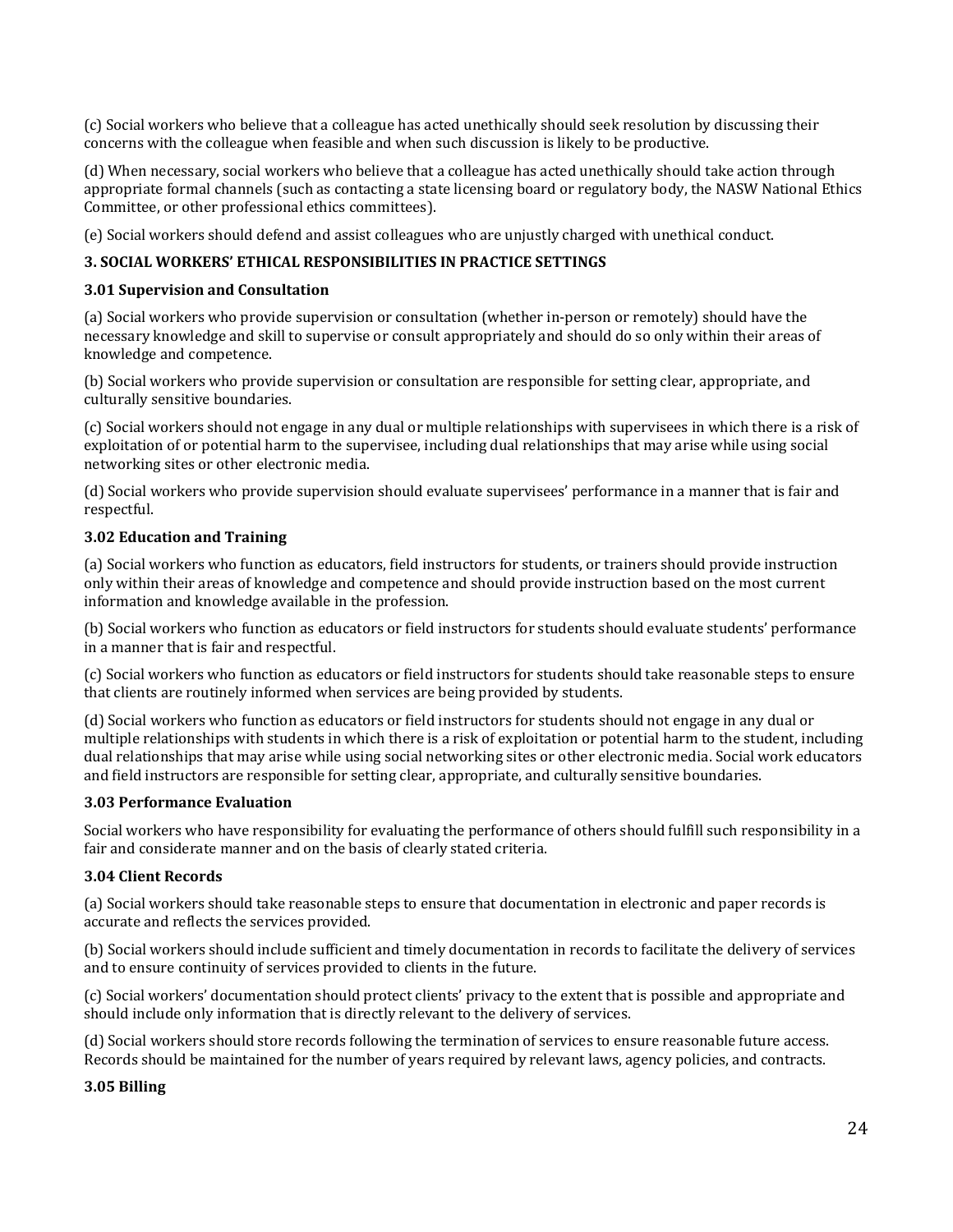Social workers should establish and maintain billing practices that accurately reflect the nature and extent of services provided and that identify who provided the service in the practice setting.

#### **3.06 Client Transfer**

(a) When an individual who is receiving services from another agency or colleague contacts a social worker for services, the social worker should carefully consider the client's needs before agreeing to provide services. To minimize possible confusion and conflict, social workers should discuss with potential clients the nature of the clients' current relationship with other service providers and the implications, including possible benefits or risks, of entering into a relationship with a new service provider.

(b) If a new client has been served by another agency or colleague, social workers should discuss with the client whether consultation with the previous service provider is in the client's best interest.

#### **3.07 Administration**

(a) Social work administrators should advocate within and outside their agencies for adequate resources to meet clients' needs.

(b) Social workers should advocate for resource allocation procedures that are open and fair. When not all clients' needs can be met, an allocation procedure should be developed that is nondiscriminatory and based on appropriate and consistently applied principles.

(c) Social workers who are administrators should take reasonable steps to ensure that adequate agency or organizational resources are available to provide appropriate staff supervision.

(d) Social work administrators should take reasonable steps to ensure that the working environment for which they are responsible is consistent with and encourages compliance with the *NASW Code of Ethics*. Social work administrators should take reasonable steps to eliminate any conditions in their organizations that violate, interfere with, or discourage compliance with the *Code*.

#### **3.08 Continuing Education and Staff Development**

Social work administrators and supervisors should take reasonable steps to provide or arrange for continuing education and staff development for all staff for whom they are responsible. Continuing education and staff development should address current knowledge and emerging developments related to social work practice and ethics.

#### **3.09 Commitments to Employers**

(a) Social workers generally should adhere to commitments made to employers and employing organizations.

(b) Social workers should work to improve employing agencies' policies and procedures and the efficiency and effectiveness of their services.

(c) Social workers should take reasonable steps to ensure that employers are aware of social workers' ethical obligations as set forth in the *NASW Code of Ethics* and of the implications of those obligations for social work practice.

(d) Social workers should not allow an employing organization's policies, procedures, regulations, or administrative orders to interfere with their ethical practice of social work. Social workers should take reasonable steps to ensure that their employing organizations' practices are consistent with the *NASW Code of Ethics*.

(e) Social workers should act to prevent and eliminate discrimination in the employing organization's work assignments and in its employment policies and practices.

(f) Social workers should accept employment or arrange student field placements only in organizations that exercise fair personnel practices.

(g) Social workers should be diligent stewards of the resources of their employing organizations, wisely conserving funds where appropriate and never misappropriating funds or using them for unintended purposes.

#### **3.10 Labor-Management Disputes**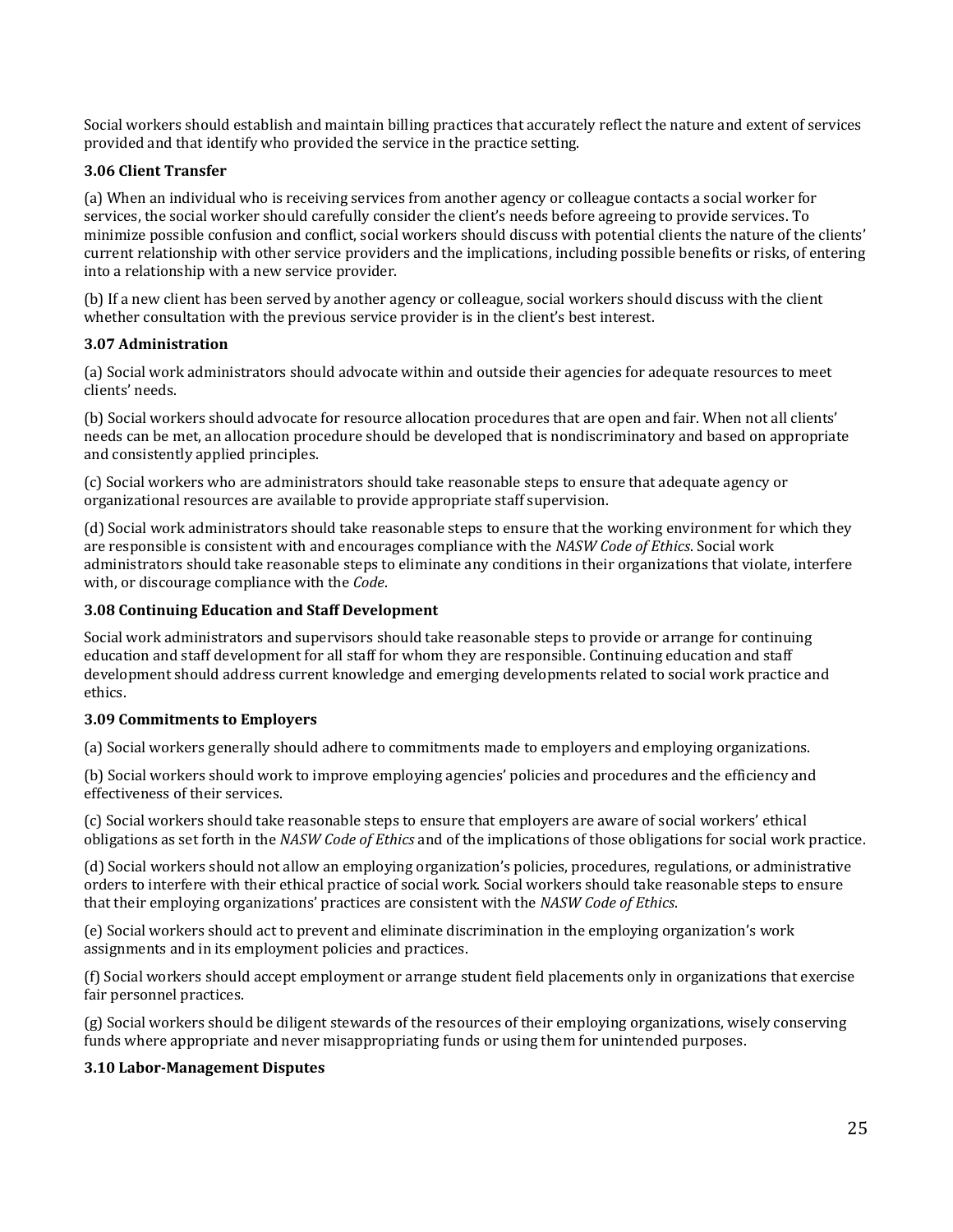(a) Social workers may engage in organized action, including the formation of and participation in labor unions, to improve services to clients and working conditions.

(b) The actions of social workers who are involved in labor-management disputes, job actions, or labor strikes should be guided by the profession's values, ethical principles, and ethical standards. Reasonable differences of opinion exist among social workers concerning their primary obligation as professionals during an actual or threatened labor strike or job action. Social workers should carefully examine relevant issues and their possible impact on clients before deciding on a course of action.

#### **4. SOCIAL WORKERS' ETHICAL RESPONSIBILITIES AS PROFESSIONALS**

#### **4.01 Competence**

(a) Social workers should accept responsibility or employment only on the basis of existing competence or the intention to acquire the necessary competence.

(b) Social workers should strive to become and remain proficient in professional practice and the performance of professional functions. Social workers should critically examine and keep current with emerging knowledge relevant to social work. Social workers should routinely review the professional literature and participate in continuing education relevant to social work practice and social work ethics.

(c) Social workers should base practice on recognized knowledge, including empirically based knowledge, relevant to social work and social work ethics.

#### **4.02 Discrimination**

Social workers should not practice, condone, facilitate, or collaborate with any form of discrimination on the basis of race, ethnicity, national origin, color, sex, sexual orientation, gender identity or expression, age, marital status, political belief, religion, immigration status, or mental or physical disability.

#### **4.03 Private Conduct**

Social workers should not permit their private conduct to interfere with their ability to fulfill their professional responsibilities.

#### **4.04 Dishonesty, Fraud, and Deception**

Social workers should not participate in, condone, or be associated with dishonesty, fraud, or deception.

#### **4.05 Impairment**

(a) Social workers should not allow their own personal problems, psychosocial distress, legal problems, substance abuse, or mental health difficulties to interfere with their professional judgment and performance or to jeopardize the best interests of people for whom they have a professional responsibility.

(b) Social workers whose personal problems, psychosocial distress, legal problems, substance abuse, or mental health difficulties interfere with their professional judgment and performance should immediately seek consultation and take appropriate remedial action by seeking professional help, making adjustments in workload, terminating practice, or taking any other steps necessary to protect clients and others.

#### **4.06 Misrepresentation**

(a) Social workers should make clear distinctions between statements made and actions engaged in as a private individual and as a representative of the social work profession, a professional social work organization, or the social worker's employing agency.

(b) Social workers who speak on behalf of professional social work organizations should accurately represent the official and authorized positions of the organizations.

(c) Social workers should ensure that their representations to clients, agencies, and the public of professional qualifications, credentials, education, competence, affiliations, services provided, or results to be achieved are accurate. Social workers should claim only those relevant professional credentials they actually possess and take steps to correct any inaccuracies or misrepresentations of their credentials by others.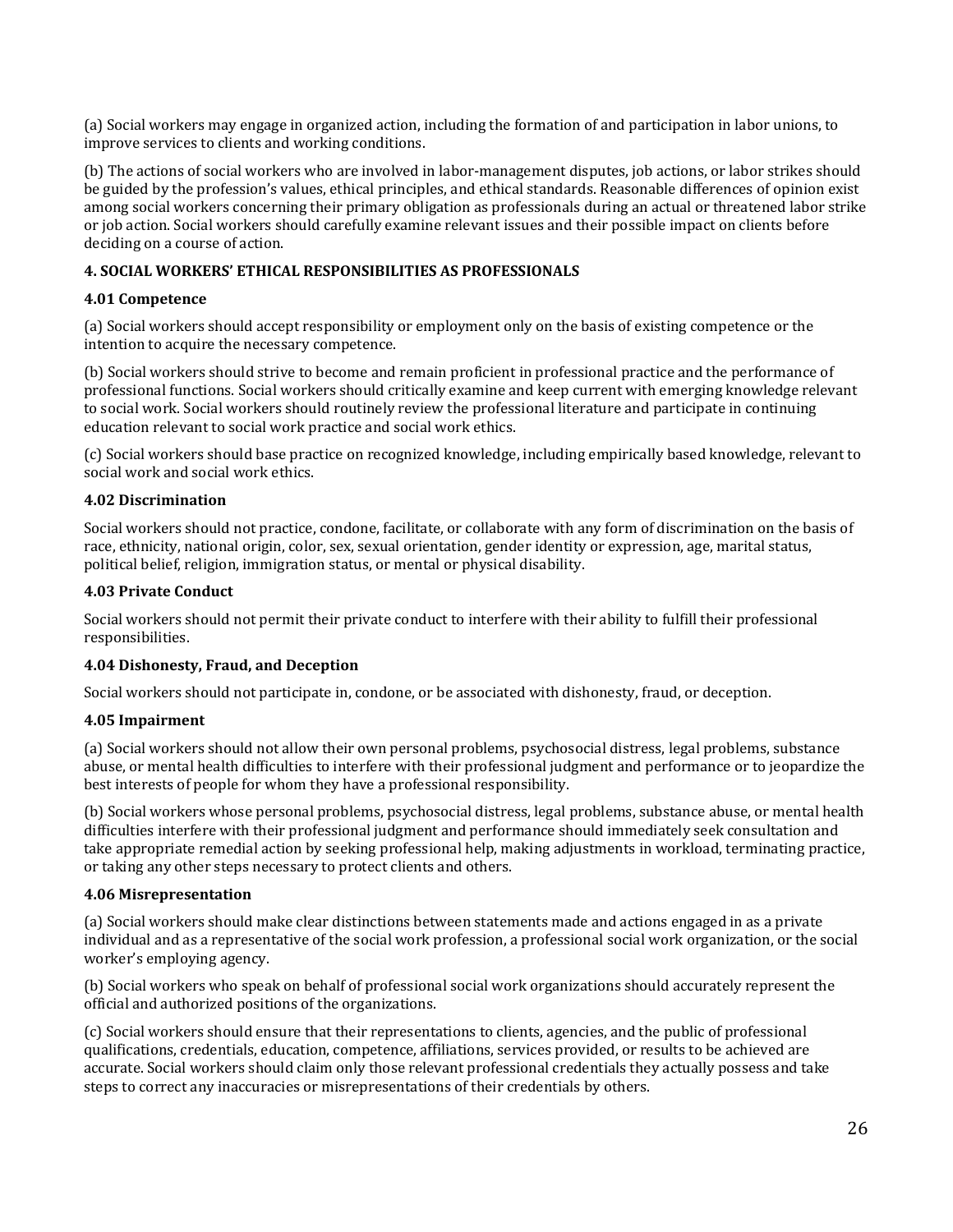#### **4.07 Solicitations**

(a) Social workers should not engage in uninvited solicitation of potential clients who, because of their circumstances, are vulnerable to undue influence, manipulation, or coercion.

(b) Social workers should not engage in solicitation of testimonial endorsements (including solicitation of consent to use a client's prior statement as a testimonial endorsement) from current clients or from other people who, because of their particular circumstances, are vulnerable to undue influence.

#### **4.08 Acknowledging Credit**

(a) Social workers should take responsibility and credit, including authorship credit, only for work they have actually performed and to which they have contributed.

(b) Social workers should honestly acknowledge the work of and the contributions made by others.

### **5. SOCIAL WORKERS' ETHICAL RESPONSIBILITIES TO THE SOCIAL WORK PROFESSION**

#### **5.01 Integrity of the Profession**

(a) Social workers should work toward the maintenance and promotion of high standards of practice.

(b) Social workers should uphold and advance the values, ethics, knowledge, and mission of the profession. Social workers should protect, enhance, and improve the integrity of the profession through appropriate study and research, active discussion, and responsible criticism of the profession.

(c) Social workers should contribute time and professional expertise to activities that promote respect for the value, integrity, and competence of the social work profession. These activities may include teaching, research, consultation, service, legislative testimony, presentations in the community, and participation in their professional organizations.

(d) Social workers should contribute to the knowledge base of social work and share with colleagues their knowledge related to practice, research, and ethics. Social workers should seek to contribute to the profession's literature and to share their knowledge at professional meetings and conferences.

(e) Social workers should act to prevent the unauthorized and unqualified practice of social work.

#### **5.02 Evaluation and Research**

(a) Social workers should monitor and evaluate policies, the implementation of programs, and practice interventions.

(b) Social workers should promote and facilitate evaluation and research to contribute to the development of knowledge.

(c) Social workers should critically examine and keep current with emerging knowledge relevant to social work and fully use evaluation and research evidence in their professional practice.

(d) Social workers engaged in evaluation or research should carefully consider possible consequences and should follow guidelines developed for the protection of evaluation and research participants. Appropriate institutional review boards should be consulted.

(e) Social workers engaged in evaluation or research should obtain voluntary and written informed consent from participants, when appropriate, without any implied or actual deprivation or penalty for refusal to participate; without undue inducement to participate; and with due regard for participants' well-being, privacy, and dignity. Informed consent should include information about the nature, extent, and duration of the participation requested and disclosure of the risks and benefits of participation in the research.

(f) When using electronic technology to facilitate evaluation or research, social workers should ensure that participants provide informed consent for the use of such technology. Social workers should assess whether participants are able to use the technology and, when appropriate, offer reasonable alternatives to participate in the evaluation or research.

(g) When evaluation or research participants are incapable of giving informed consent, social workers should provide an appropriate explanation to the participants, obtain the participants' assent to the extent they are able, and obtain written consent from an appropriate proxy.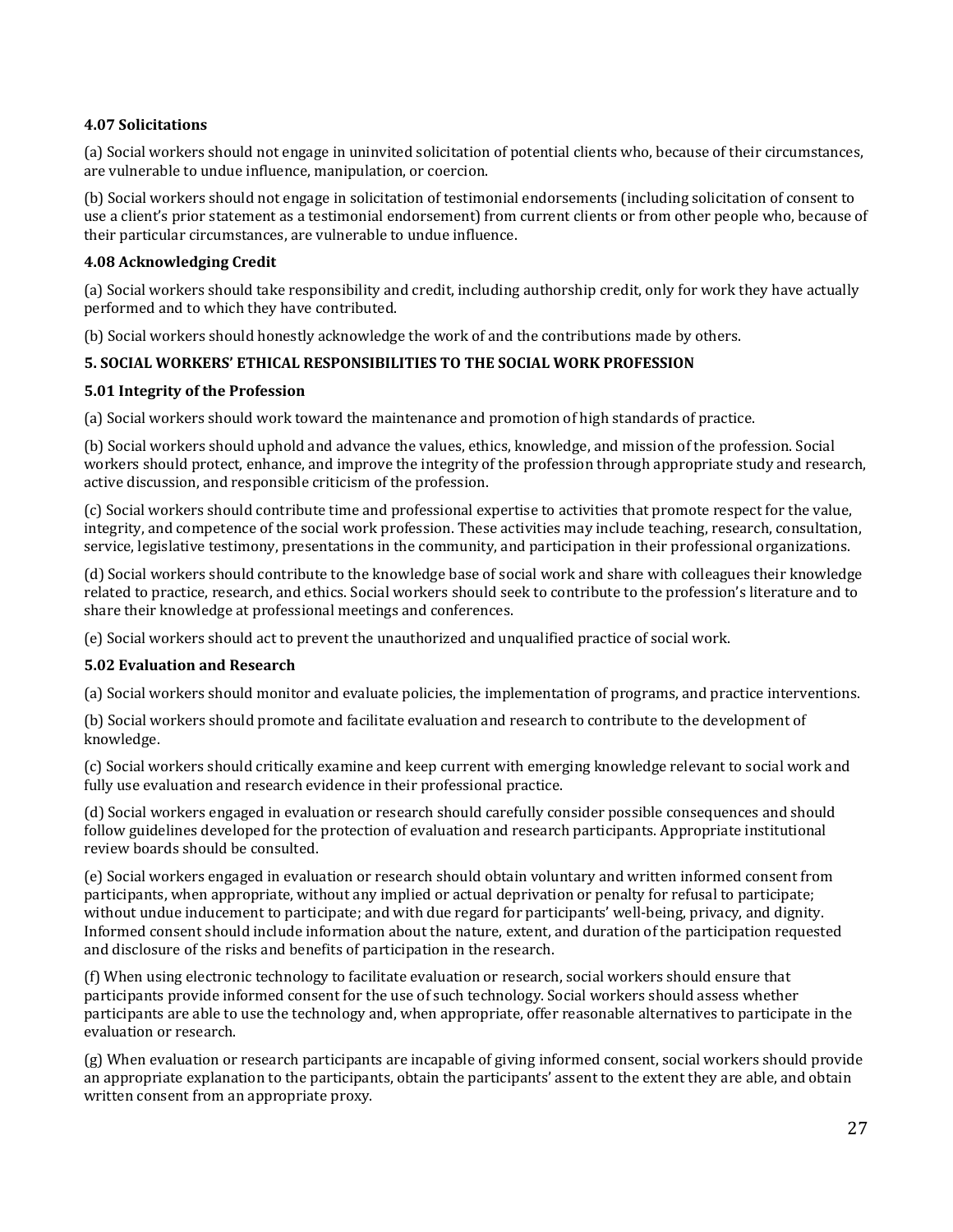(h) Social workers should never design or conduct evaluation or research that does not use consent procedures, such as certain forms of naturalistic observation and archival research, unless rigorous and responsible review of the research has found it to be justified because of its prospective scientific, educational, or applied value and unless equally effective alternative procedures that do not involve waiver of consent are not feasible.

(i) Social workers should inform participants of their right to withdraw from evaluation and research at any time without penalty.

(j) Social workers should take appropriate steps to ensure that participants in evaluation and research have access to appropriate supportive services.

(k) Social workers engaged in evaluation or research should protect participants from unwarranted physical or mental distress, harm, danger, or deprivation.

(l) Social workers engaged in the evaluation of services should discuss collected information only for professional purposes and only with people professionally concerned with this information.

(m) Social workers engaged in evaluation or research should ensure the anonymity or confidentiality of participants and of the data obtained from them. Social workers should inform participants of any limits of confidentiality, the measures that will be taken to ensure confidentiality, and when any records containing research data will be destroyed.

(n) Social workers who report evaluation and research results should protect participants' confidentiality by omitting identifying information unless proper consent has been obtained authorizing disclosure.

(o) Social workers should report evaluation and research findings accurately. They should not fabricate or falsify results and should take steps to correct any errors later found in published data using standard publication methods.

(p) Social workers engaged in evaluation or research should be alert to and avoid conflicts of interest and dual relationships with participants, should inform participants when a real or potential conflict of interest arises, and should take steps to resolve the issue in a manner that makes participants' interests primary.

(q) Social workers should educate themselves, their students, and their colleagues about responsible research practices.

#### **6. SOCIAL WORKERS' ETHICAL RESPONSIBILITIES TO THE BROADER SOCIETY**

#### **6.01 Social Welfare**

Social workers should promote the general welfare of society, from local to global levels, and the development of people, their communities, and their environments. Social workers should advocate for living conditions conducive to the fulfillment of basic human needs and should promote social, economic, political, and cultural values and institutions that are compatible with the realization of social justice.

#### **6.02 Public Participation**

Social workers should facilitate informed participation by the public in shaping social policies and institutions.

#### **6.03 Public Emergencies**

Social workers should provide appropriate professional services in public emergencies to the greatest extent possible.

#### **6.04 Social and Political Action**

(a) Social workers should engage in social and political action that seeks to ensure that all people have equal access to the resources, employment, services, and opportunities they require to meet their basic human needs and to develop fully. Social workers should be aware of the impact of the political arena on practice and should advocate for changes in policy and legislation to improve social conditions in order to meet basic human needs and promote social justice.

(b) Social workers should act to expand choice and opportunity for all people, with special regard for vulnerable, disadvantaged, oppressed, and exploited people and groups.

(c) Social workers should promote conditions that encourage respect for cultural and social diversity within the United States and globally. Social workers should promote policies and practices that demonstrate respect for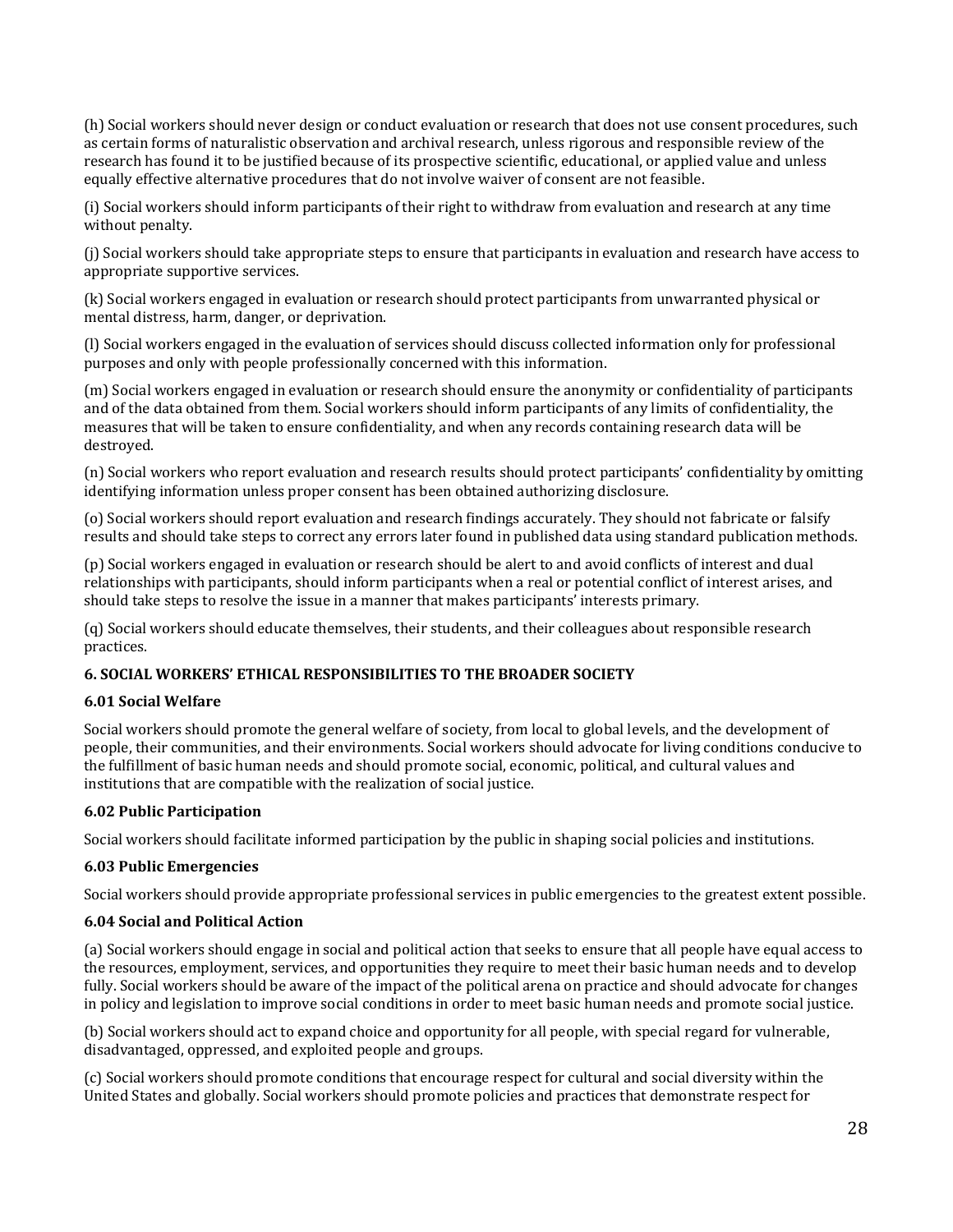difference, support the expansion of cultural knowledge and resources, advocate for programs and institutions that demonstrate cultural competence, and promote policies that safeguard the rights of and confirm equity and social justice for all people.

(d) Social workers should act to prevent and eliminate domination of, exploitation of, and discrimination against any person, group, or class on the basis of race, ethnicity, national origin, color, sex, sexual orientation, gender identity or expression, age, marital status, political belief, religion, immigration status, or mental or physical disability.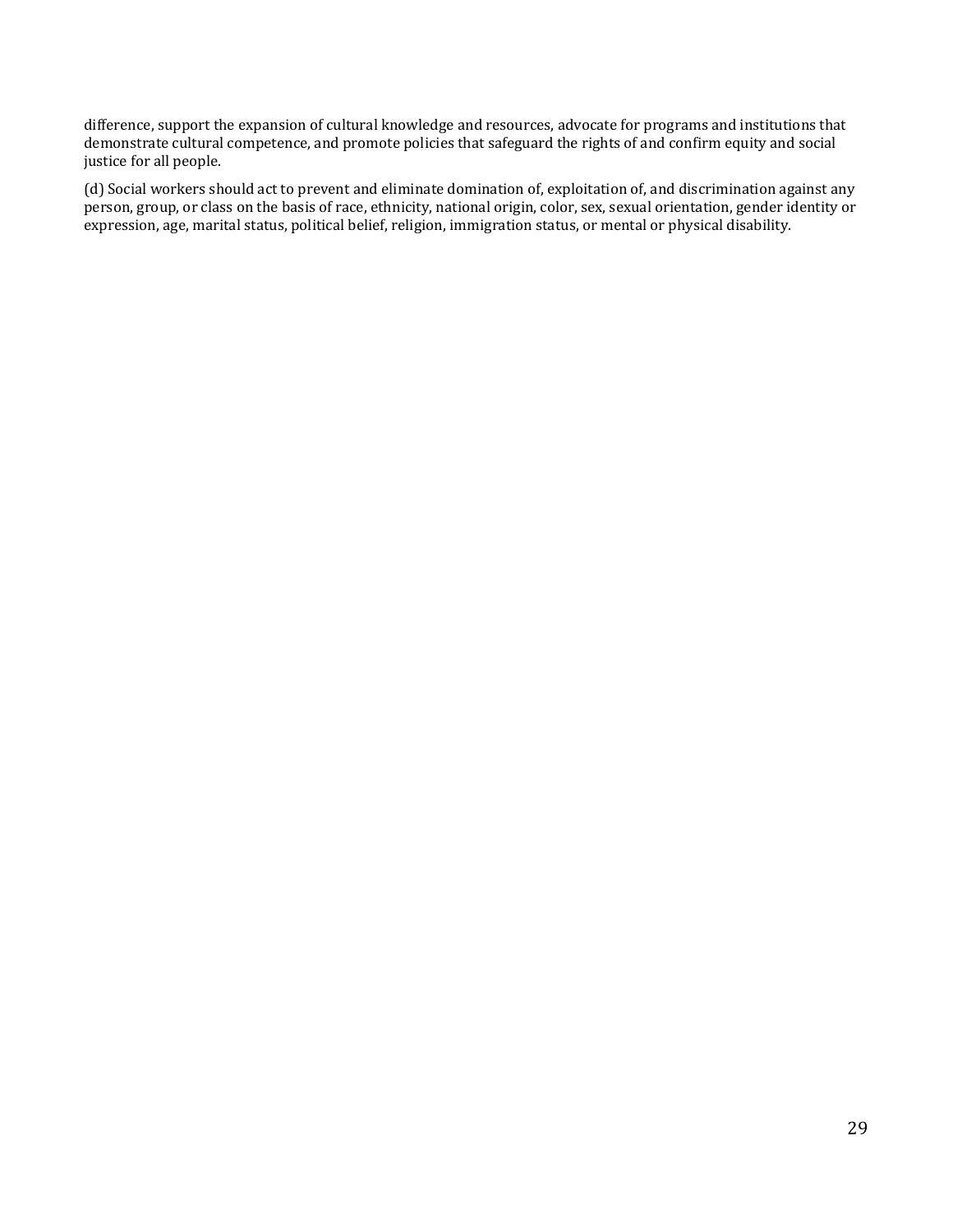## **Social Work Student Handbook Appendix B**

## **Social Work Grievance Form**

| <b>Grand View University</b>                                                                                |
|-------------------------------------------------------------------------------------------------------------|
| <b>Grievance to Social Work Program</b>                                                                     |
|                                                                                                             |
|                                                                                                             |
|                                                                                                             |
|                                                                                                             |
| My grievance is directed against the following person(s) or decision(s):                                    |
|                                                                                                             |
|                                                                                                             |
|                                                                                                             |
|                                                                                                             |
|                                                                                                             |
|                                                                                                             |
| The issue(s) I wish resolved is (are):                                                                      |
|                                                                                                             |
|                                                                                                             |
|                                                                                                             |
|                                                                                                             |
|                                                                                                             |
| A full and concise statement of my grievance is attached, as well as the question(s) and/or issue(s) I wish |
| resolved.                                                                                                   |
|                                                                                                             |
|                                                                                                             |
|                                                                                                             |
|                                                                                                             |
|                                                                                                             |